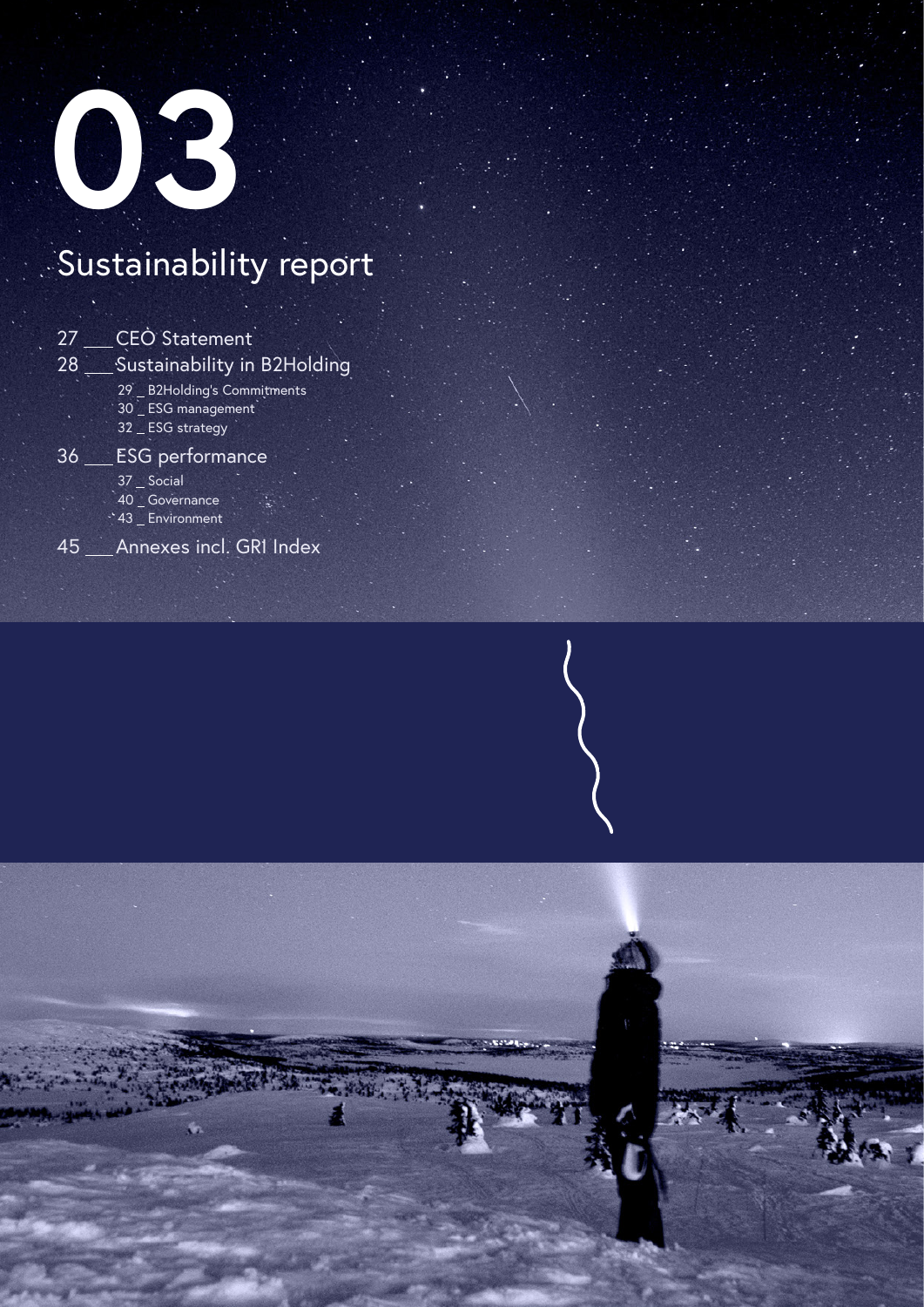### CEO Statement

In 2021, the Covid-19 pandemic continued to have a big impact on societies around the world, with lockdowns, travel restrictions and isolation requirements affecting everyone's lives. B2Holding has continued to prioritise employees and customers in its response to the pandemic to ensure that they receive the support needed. The procedures and protocols that were introduced in 2020 have proved resilient throughout the pandemic and we have managed to ensure both safe working conditions and continuing operations.

I would once again like to express my gratitude to all B2Holding Group's employees for their efforts throughout the pandemic. I am proud of how our employees have handled the challenges presented during this time and how they have contributed to limiting the operational impact of the pandemic on B2Holding.

As we are writing this report there is a new humanitarian crisis developing in Europe with the Russian invasion of Ukraine. B2Holding has several countries bordering the conflict area and have supported the refugees through a donation to the UN Refugee Agency in addition to local initiatives such as special guidelines for customers impacted by the war and voluntary work. We are closely following the development of the war and considering measures for the longer term.

In 2021, B2Holding has progressed its commitment to becoming a truly sustainable company. The Group's main achievements in this regard were to confirm the sustainability strategy with the Board of Directors and committing to the Science Based Targets initiative (SBTi). We believe that everyone, including the private sector, plays a role in transitioning to net-zero, that committing to using targets that meet SBTi's criteria is the best way to achieve it, and that it is robust and valuable for the shareholders.

B2Holding's sustainability strategy will not only contribute to achieving the SBTi commitment, but also its broader sustainability ambitions, which include social, governance and environmental issues. The strategy until 2023 focuses on developing the Company's performance in four key areas. The goals have been developed through a mapping of our impact to the UN Sustainable Development Goals (SDGs) and a

desire to be a company that acts responsibly towards society.

Ethical and responsible collections have always been the core of our approach to business. The pandemic has shown that this is more important than ever. We take our responsibility seriously which is why B2Holding became a member of the UN Global Compact in the beginning of 2021. The Group has committed to the Ten Principles of the Compact and incorporates them into its strategies, policies and procedures.

Going into 2022, we are in a stronger position than ever to achieve our sustainability goals. We have been ranked as the number one company in our sub-industry of consumer finance by Sustainalytics and are assessed to have negligible ESG risk. In addition, our ESG reporting rating from the ESG100, provided by The Governance Group, has risen from E to C on the scale from F to A+, demonstrating that we are maturing in this area. This provides us with a strong foundation to continue our sustainability journey.

This sustainability report has been prepared based on the Global Reporting Initiatives (GRI) standards, the Euronext ESG Guidelines for listed companies and reporting requirements set out in Section 3-3c of the Norwegian Accounting Act. These help us to become more transparent and provide measurable sustainability reporting.

**Erik J. Johnsen** Chief Executive Officer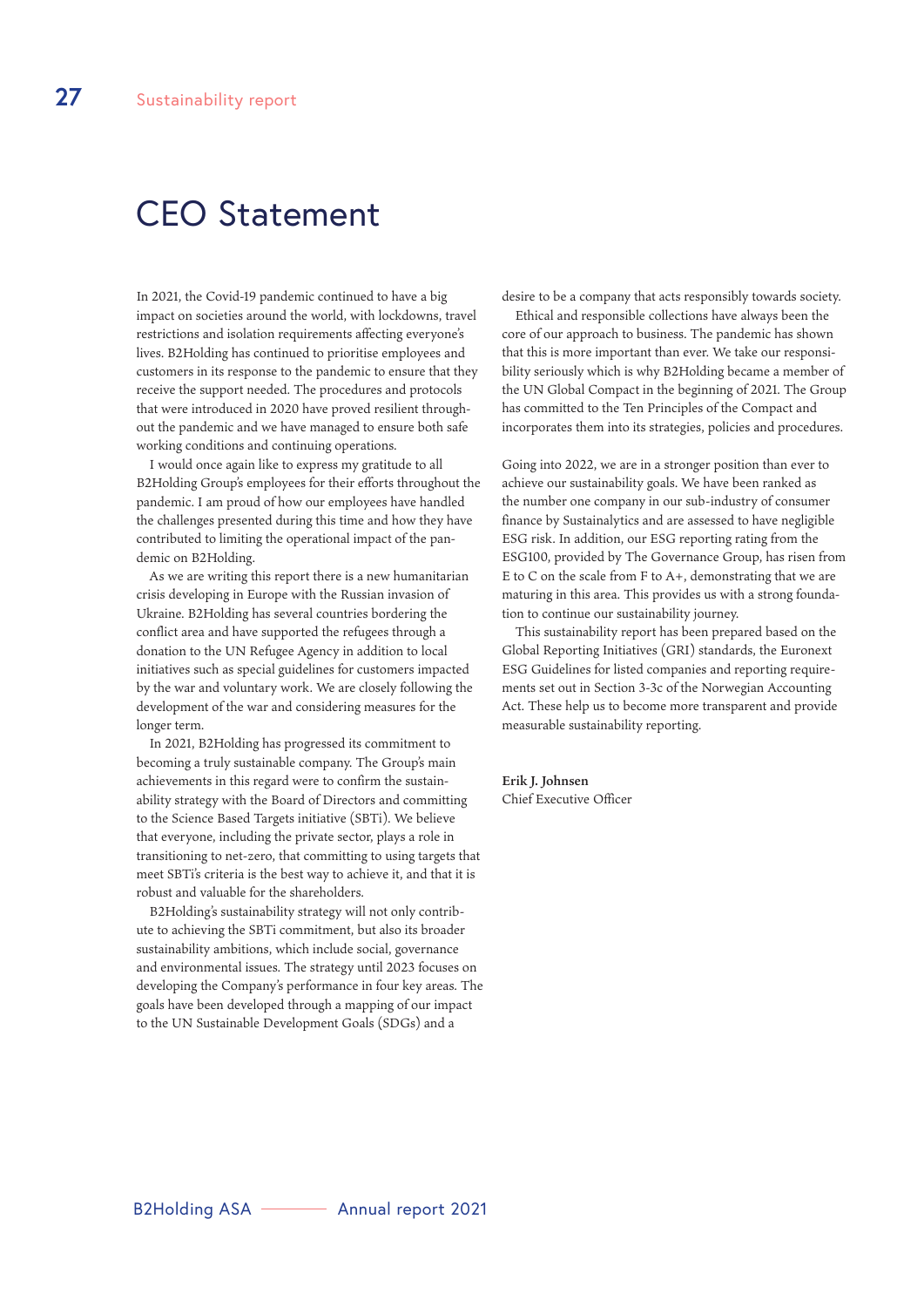## Sustainability in B2Holding

B2Holding's core values are the heart and soul of the Group. The values guide employees in their work and are a common language that clearly demonstrate B2Holding's culture. Furthermore, the values describe the behaviours and attitudes of the Group and contribute to achieving its vision and mission.

#### B2HOLDING BELIEVES IN

- **Agility:** The Group seeks to gain new knowledge and grow. Through constant development, the Group is able to adapt quickly and effectively to changing environments and to the needs of its business partners. B2Holding focuses on solutions, not problems.
- **Integrity:** B2Holding follows the highest ethical principles and does the right thing in all situations. The Group stands for what is right and speaks up in the event of misconduct. It is honest, responsible, accountable, and dedicated, even when challenged. Integrity is the foundation upon which the Group builds trust.
- **Diversity:** B2Holding believes that a multicultural, inclusive, and diverse work environment is an asset. The Group values and respects people of different backgrounds and experiences. B2Holding creates a culture where everyone is welcome.
- **Excellence:** The Group always contributes to the best of its abilities and encourages colleagues to do the same. The Group is committed to continuous improvement. B2Holding drives change and strives to find better ways of doing things. Technology and digitalization are at the top of the agenda to increase efficiency and foster a culture of innovation.
- **Responsibility:** B2Holding is committed to society and the environment. The Group goes beyond compliance and is accountable for its actions.

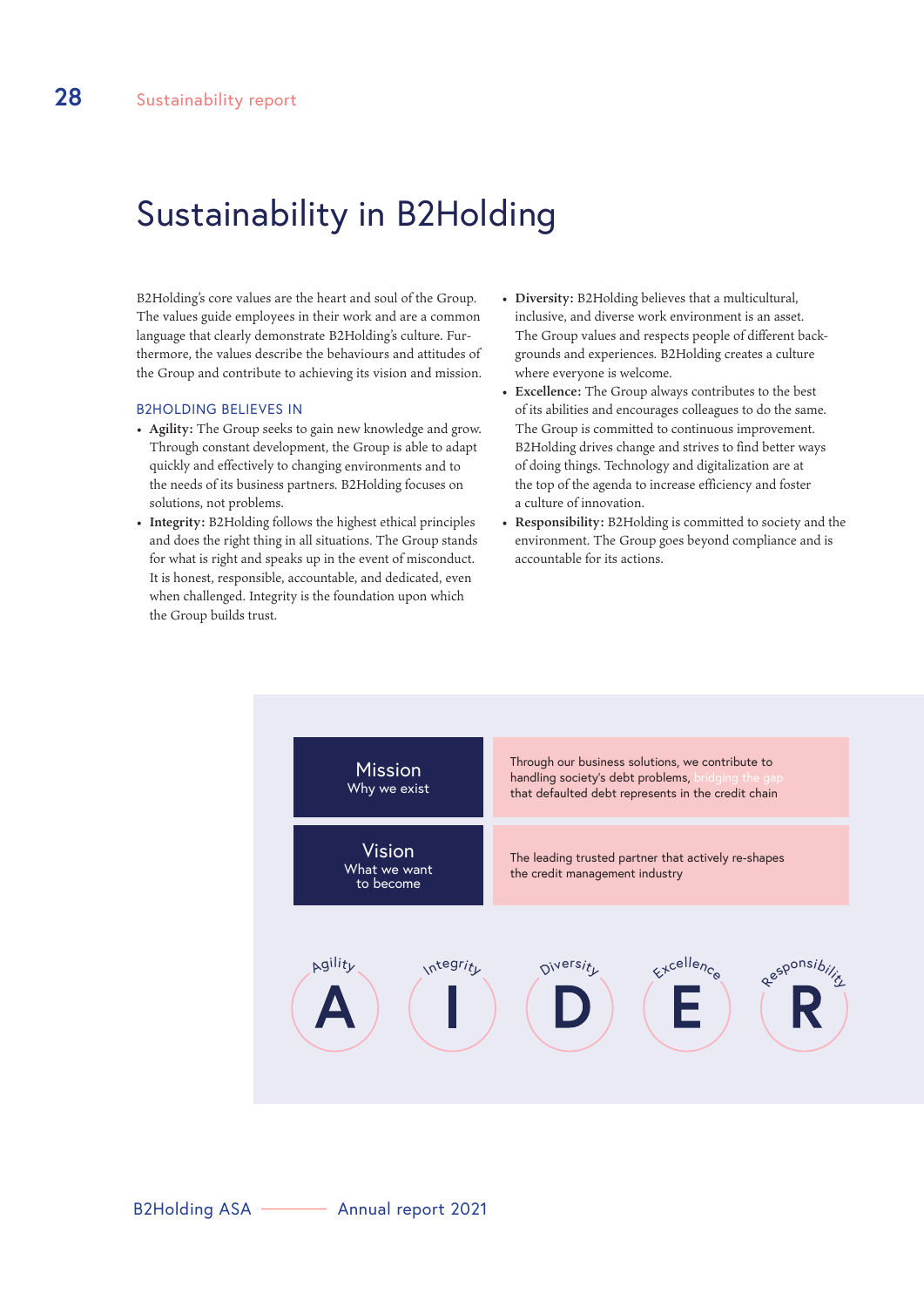#### B2HOLDING'S COMMITMENTS

Since 2021, B2Holding has been committed to the UN Global Compact corporate sustainability initiative and its principles in the areas of Human Rights, Labour, Environment and Anti-Corruption. The principles are implemented through internal policies and B2Holding's Code of Conduct, which supports the fundamental goal of building and sustaining long-term relations with all stakeholders by maintaining high ethical standards in every decision made.

#### **WE SUPPORT**



B2Holding supports public accountability and transparency and has therefore committed to report on its progress within one year of joining the UN Global Compact and annually thereafter in the form of a Communication on Progress (COP) regarding the implementation of the ten principles. The Group's first COP was published in 2021.

B2Holding recognises that businesses play a key role in achieving the 17 Sustainable Development Goals (SDGs) put forth by the United Nations in 2015. The Group's main contribution as a debt solution provider lies in creating value for society by handling non-performing loans and supporting customers (debtors) in solving their payment challenges, enabling them to return to the financial system.

B2Holding has identified the following SDGs as areas where it can have a meaningful and sustainable impact:



5.1: End all forms of discrimination against all women and girls everywhere.

#### **SDG target B2Holding's commitment**

B2Holding is committed to increasing diversity and ensuring equal opportunities for all its employees.



8.7: Take immediate and effective measures to eradicate forced labour, end modern slavery and human trafficking and secure the prohibition and elimination of the worst forms of child labour, (…)

8.8: Protect labour rights and promote safe and secure working environments for all workers (…)

B2Holding is committed to protecting labour rights and ensuring secure and safe working environments within its own operations, as well as to uphold the same requirements throughout its value chain. In 2022, B2Holding will take additional measures to ensure effective implementation of the UN Guiding Principles on Business and Human Rights as well as the Norwegian Transparency Act.

8.10: Strengthen the capacity of domestic financial institutions to encourage and expand access to banking, insurance, and financial services for all.

B2Holding commits to continuously work to improve the treatment of debtors and debtor satisfaction through corporate standards and complaint management processes. Additionally, B2Holding seeks to improve efficiency in collection processes and ensure good quality standards in order to accelerate the process of reintroducing debtors in the financial value chain.

**B2Holding ASA**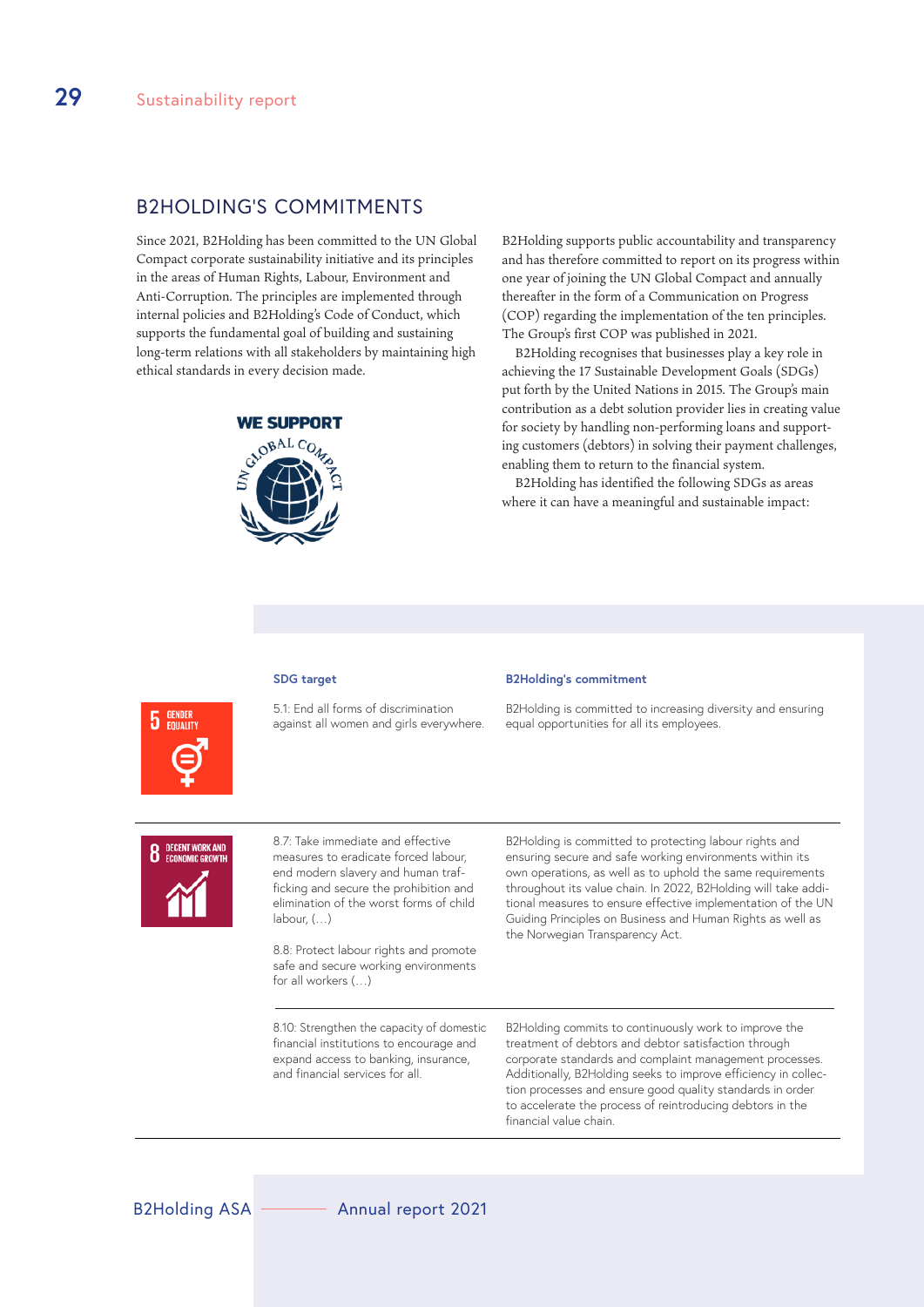| $\overline{E}$ | 10.3: Ensure equal opportunity and<br>reduce inequalities ()                                                                                                   | Financial inclusion and fair treatment of labour is at the very<br>core of B2Holding's business. B2Holding continuously seeks<br>to reintroduce debtors in the financial value chain by provid-<br>ing sound financial advice.<br>Furthermore, B2Holding is committed to increase diversity<br>and ensure equal opportunities for all its employees. |
|----------------|----------------------------------------------------------------------------------------------------------------------------------------------------------------|------------------------------------------------------------------------------------------------------------------------------------------------------------------------------------------------------------------------------------------------------------------------------------------------------------------------------------------------------|
|                | 13.2: Integrate climate change mea-<br>sures into () policies, strategies and<br>planning                                                                      | B2Holding maps its own emissions as well as its indirect<br>emissions throughout its value chain. B2Holding is commit-<br>ted to set science-based targets in line with Science Based<br>Targets initiative criteria.                                                                                                                                |
|                | 16.5: Substantially reduce corruption<br>and bribery in all their forms<br>16.6: Develop effective, accountable,<br>and transparent institutions at all levels | B2Holding has zero tolerance for corruption or bribery as laid<br>out in its policies on Anti-Corruption and Anti-Money Laun-<br>dering, and through its Whistleblower mechanism. B2Holding<br>continuously seeks to strengthen its legal compliance and<br>transparency in all of its operations.                                                   |

#### ESG MANAGEMENT

#### MANAGEMENT AND GOVERNANCE OF ESG

The Group analyses the needs and requests of its stakeholders by conducting materiality analyses and has established a set of minimum KPIs to assess performance. Furthermore, the Group is committed to report significant changes and progress related to its implementation of sustainability on its website.

In line with the Norwegian Code of Practice for Corporate Governance ("the Code") and new recommendations updated on 14 October 2021, the Board of Directors (the Board) considers the sustainability of the Company's objectives, strategies, and risk profiles. The Code's objective is to ensure that considerations of sustainability are closely linked with the Company's activities and value creation. Furthermore, the Norwegian Accounting Act requires that companies provide information on matters relating to the environment, social issues, the working environment, equality and nondiscrimination, respect for human rights, and anti-corruption and bribery. The Board identifies and assess which aspects of sustainability are relevant to the Company. In 2021, B2Holding updated its materiality assessment in line with the

requirements of the GRI standards. As such, the Company is confident that its approach to managing sustainability risks and opportunities is compliant with both legal requirements and good practice.

The Head of Corporate Development is responsible for ESG within the Company. In 2021, The Board has organised and authorised the Corporate Sustainability Integration Committee (CSIC) as a committee reporting to the CEO. Led by the Head of Corporate Development, the CSIC comprises members from B2Holding's business lines, human resources, risk, compliance, and finance. The CSIC ensures that the Group's ESG strategy is anchored and implemented throughout the organisation. Furthermore, all Group entities have an appointed local sustainability ambassador to support and lead local initiatives, in addition to harmonizing with Group initiatives.

In 2021, B2Holding developed and implemented its Sustainability Policy which has been approved by the Board. The policy sets out B2Holding's standards for how it intends to work with sustainability and how it expects its employees and representatives to conduct themselves. The policy will be reviewed periodically to ensure that B2Holding is doing its best in this area.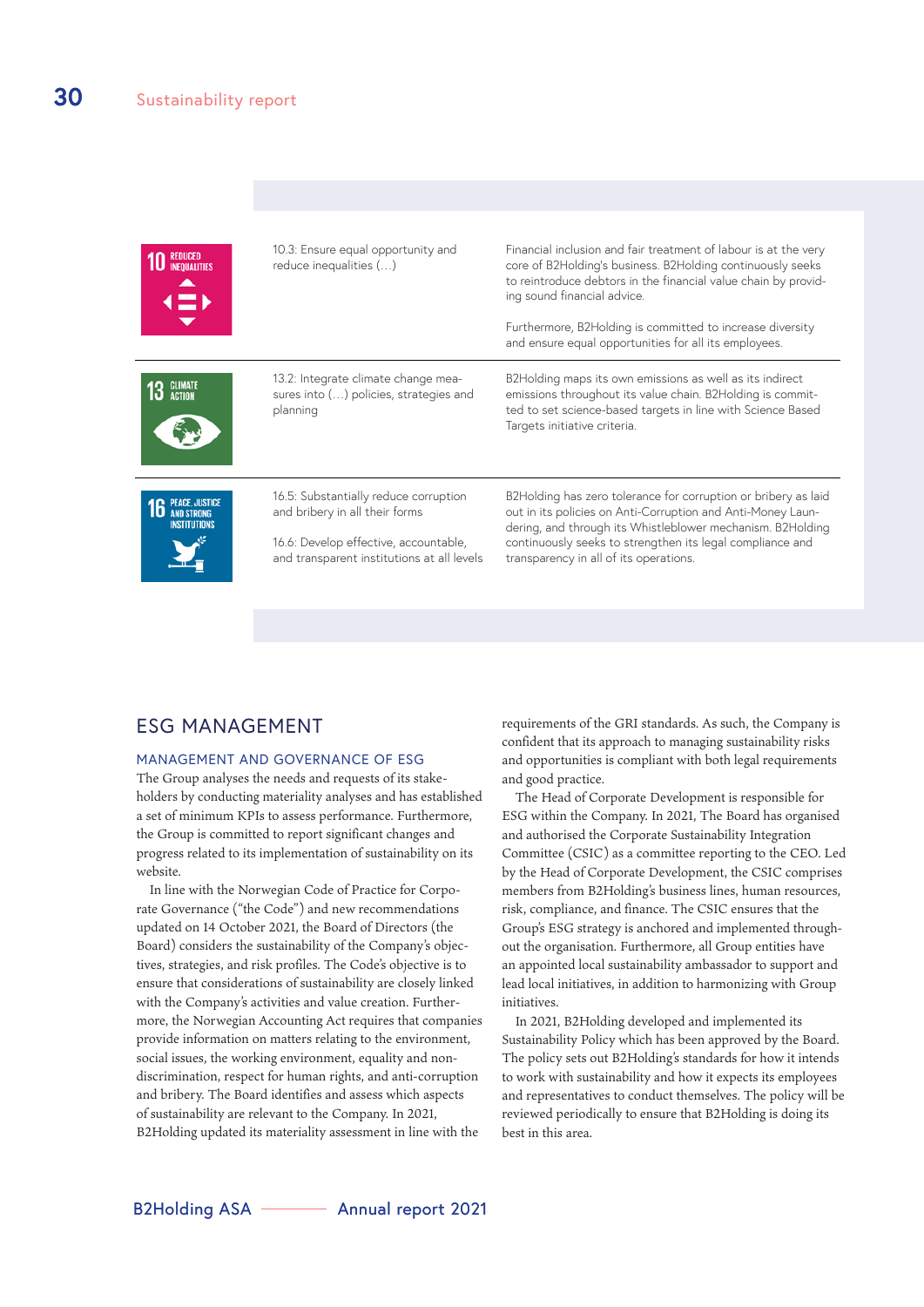B2Holding has several policies governing how the Group works with sustainability issues:

- Sustainability Policy
- Environment and Sustainability Procurement Statement
- Labour and Human Rights Statement
- Responsible marketing and sales Statement
- Supplier Diversity Statement
- Political and Religious involvement Statement
- Business Partner Code of Conduct
- Related Party Transaction Policy
- Health and Safety Statement
- Customer Fair Treatment Policy
- Code of Conduct
- Compliance Policy
- Whistleblower Policy
- Anti-Corruption Policy
- Anti-Money Laundering, Counter Terrorist Financing and Sanction Policy
- GDPR Policy
- Instructions for Handling Inside and Confidential Information
- Investment Approval Policy
- Group Transaction Team memo Covid-19 and contractual impact
- Tax Policy
- Transfer Pricing Policy
- Information Security Policy

#### ADAPTATION TO ESG DEMANDS

B2Holding is increasingly experiencing requests for ESG related information and disclosures from its stakeholders. During 2021, the Group has focused on adopting relevant ESG standards, integrating processes and routines, and developing a strategic direction for the Company, as well as identifying and improving its performance against different ESG ratings.

The new GRI standard was published late 2021. In line with the Group's transparency commitment it has made an effort to report and disclose performance based on the new standard that will be mandatory with effect from 2023.

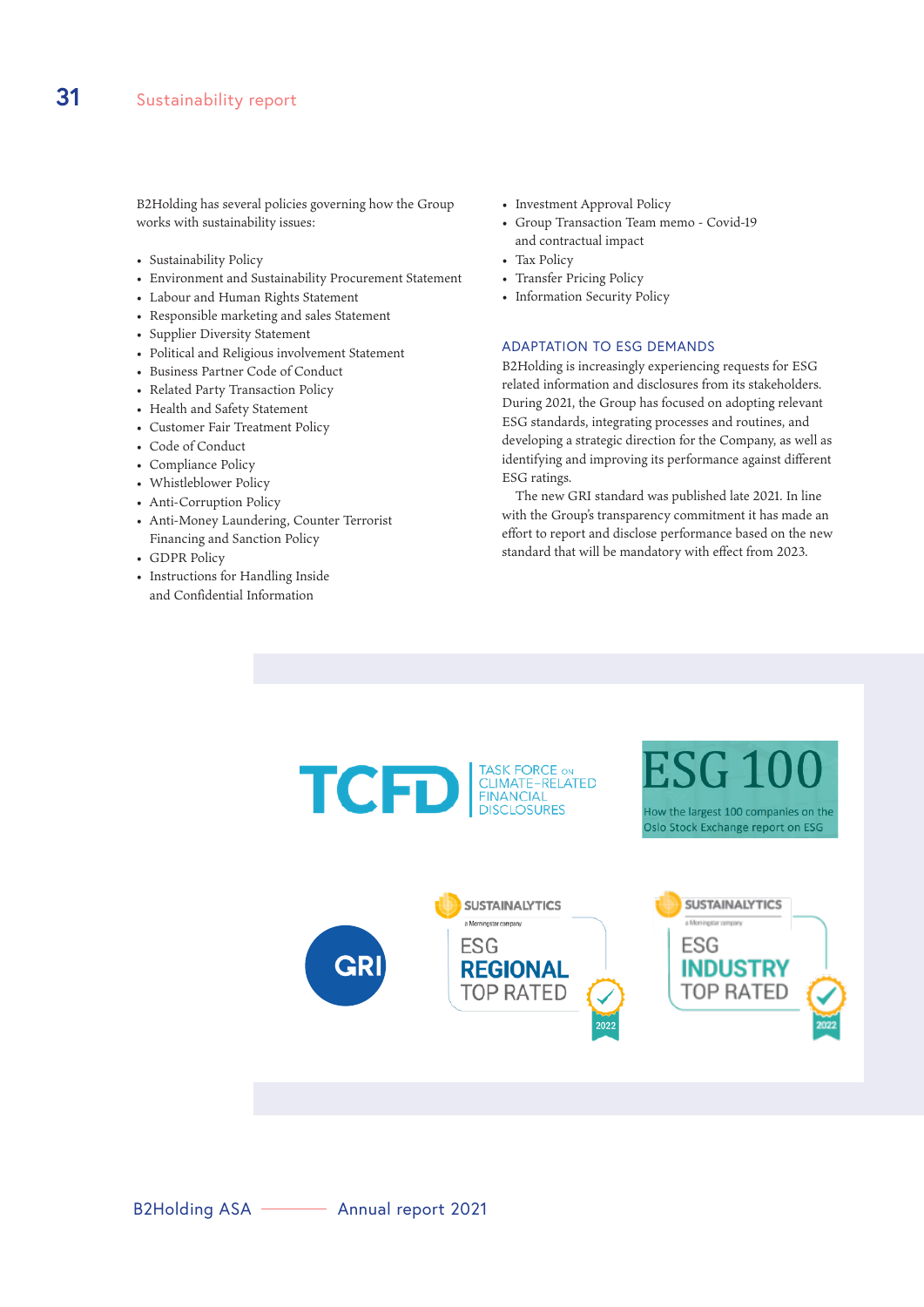#### Preparing for the EU Taxonomy Regulation

B2Holding is closely monitoring the EU's work on Sustainable Finance. The new legislative and non-legislative actions introduced in the European Green Deal and the EU Sustainable Finance Action Plan will require financial market participants and companies to consider and disclose how they are working with sustainability in a new and standardized manner.

The EU Taxonomy, a cornerstone of this work, establishes a classification system with criteria for which economic activities can be considered environmentally sustainable. Large companies will be required to disclose to what extent their turnover, investments and operational costs align with the EU Taxonomy criteria. Going forward, B2Holding plans to analyse and disclose how the Group's operations align with the EU Taxonomy. B2Holding will also assess how the framework can be used for internal risk management, financial planning, and strategy processes.

#### Materiality Assessment

In 2021, B2Holding updated its materiality assessment to align with the new GRI standards. The assessment was carried out through interviews with external and internal stakeholders, with the help of an independent third party. Following the review, the following topics emerged as material for B2Holding:

- Fair treatment and satisfaction of customers
- Cybersecurity and data privacy
- Ethical behaviour and anti-corruption
- Training and development
- Responsible acquisition of portfolio and partnerships
- Human rights
- Diversity and inclusion
- Employee health and wellbeing
- Climate change

Over 2021, B2Holding has performed different stakeholder meetings as included in annex 4, stakeholder engagement on page 58.

#### ESG STRATEGY

To support the sustainability ambitions, B2Holding developed an ESG strategy in 2021. The strategy guides the Group's ESG work and includes measurable targets that allow tracking goal achievements. The goals were developed to align with the SDGs in the areas where B2Holding can have meaningful and sustainable impact.

The strategy is divided into four strategic lines, which represent B2Holding's ESG priorities. These are:

| Satisfaction and<br>improvement of the<br>knowledge about the<br>customers | Responsibility in<br>the value chain                                               | Attractive and sustainable<br>work environment                                                                   | Transparent and credible<br>management of ESG                                                                                                                                                                 |
|----------------------------------------------------------------------------|------------------------------------------------------------------------------------|------------------------------------------------------------------------------------------------------------------|---------------------------------------------------------------------------------------------------------------------------------------------------------------------------------------------------------------|
| • Fair treatment and<br>satisfacion of customers                           | • Responsible acquisition<br>of portfolios and part-<br>nerships<br>• Human rights | Diversity and inclusion<br>$\bullet$<br>• Training and development<br>· Safe and sustainable<br>work environment | • Ethical behaviour<br>and anti-corruption<br>• Risk and resilience<br>• Corporate governance<br>• Adaptation to ESG<br>demands<br>• Credibility and trans-<br>parency<br>• Cybersecurity and data<br>privacy |

All strategic lines has their own set of goals and targets and are linked to B2Holding's material topics. The Group will track and report on its progress in reaching the targets. The current strategy will run until 2023, at which point B2Holding will assess its implementation and develop a new strategy.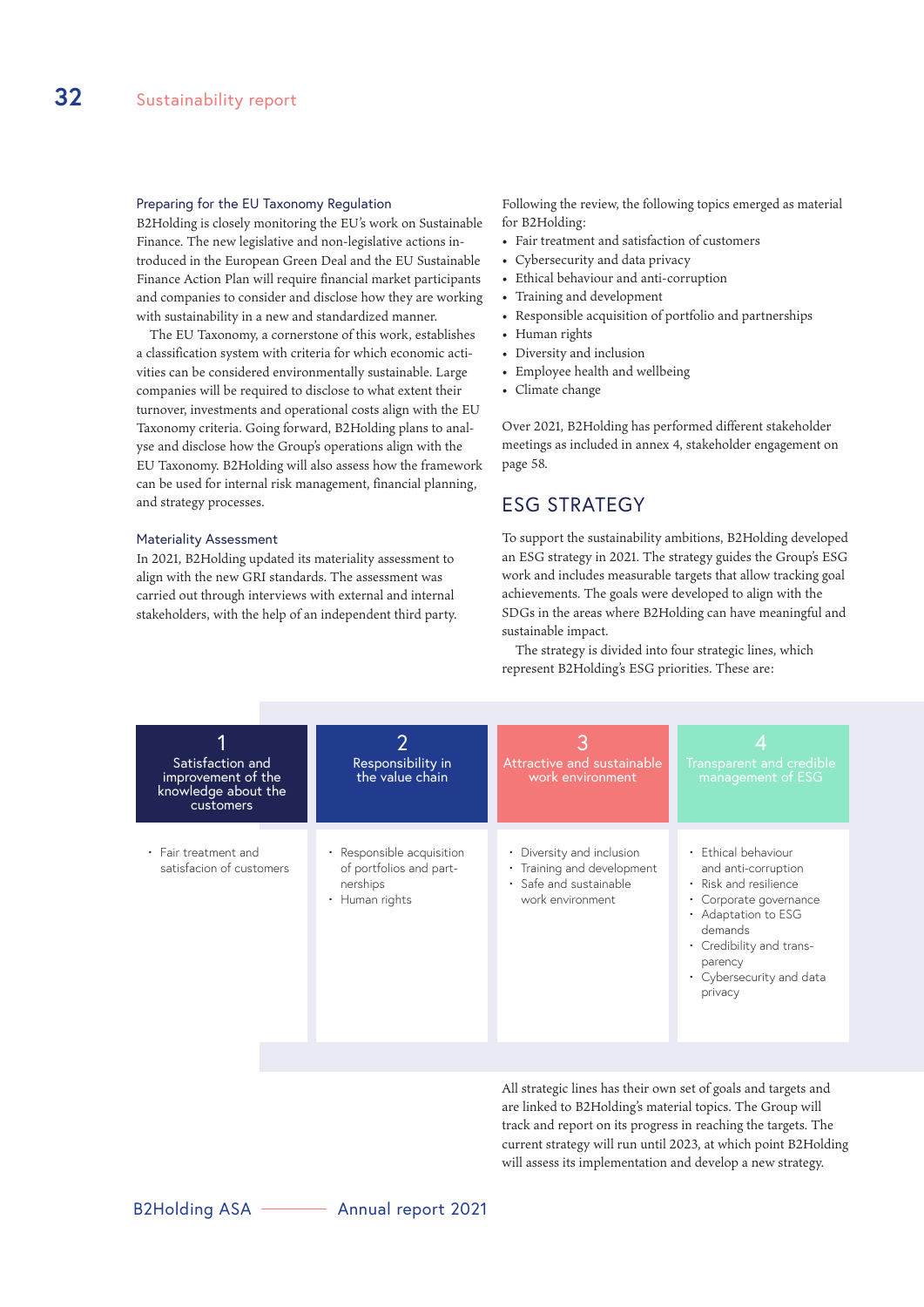#### LINE OF ACTION: SATISFACTION AND IMPROVEMENT OF THE KNOWLEDGE ABOUT THE CUSTOMERS

The strategic line seeks to maintain a culture where B2Holding ensures the fair treatment and satisfaction of customers. To achieve this, the following goals and targets have been set:

| <b>Material topic</b>                                        | Goals                                                                             | <b>Targets</b>                                                                                                  |
|--------------------------------------------------------------|-----------------------------------------------------------------------------------|-----------------------------------------------------------------------------------------------------------------|
| Fair treatment<br>and satisfaction of<br>customers (debtors) | Improve debtor satsifaction                                                       | Develop and implement debtor survey,<br>establish baseline and develop targets<br>for improvement (9 countries) |
|                                                              | Improve efficiency in the collection process<br>and ensure good quality standards | Increase ratio of debtors reintroduced<br>to the financial chain by 50 %                                        |

#### LINE OF ACTION: RESPONSIBILITY IN THE VALUE CHAIN

The strategic line includes the responsible acquisition of portfolios and partnerships, as well as human rights and has set the following goal and targets:

| <b>Material topic</b>                                     | Goals                                                | <b>Targets</b>                                                 |
|-----------------------------------------------------------|------------------------------------------------------|----------------------------------------------------------------|
| Responsible acquisition of<br>portfolios and partnerships | Integrate ESG criteria throughout<br>the value chain | ESG requirements applied in 100 %<br>of portfolio acquisitions |
| Human rights                                              | Carry out effective human rights due diligence       | Identify salient human rights issues                           |
|                                                           |                                                      | Create communication channels with<br>impacted people          |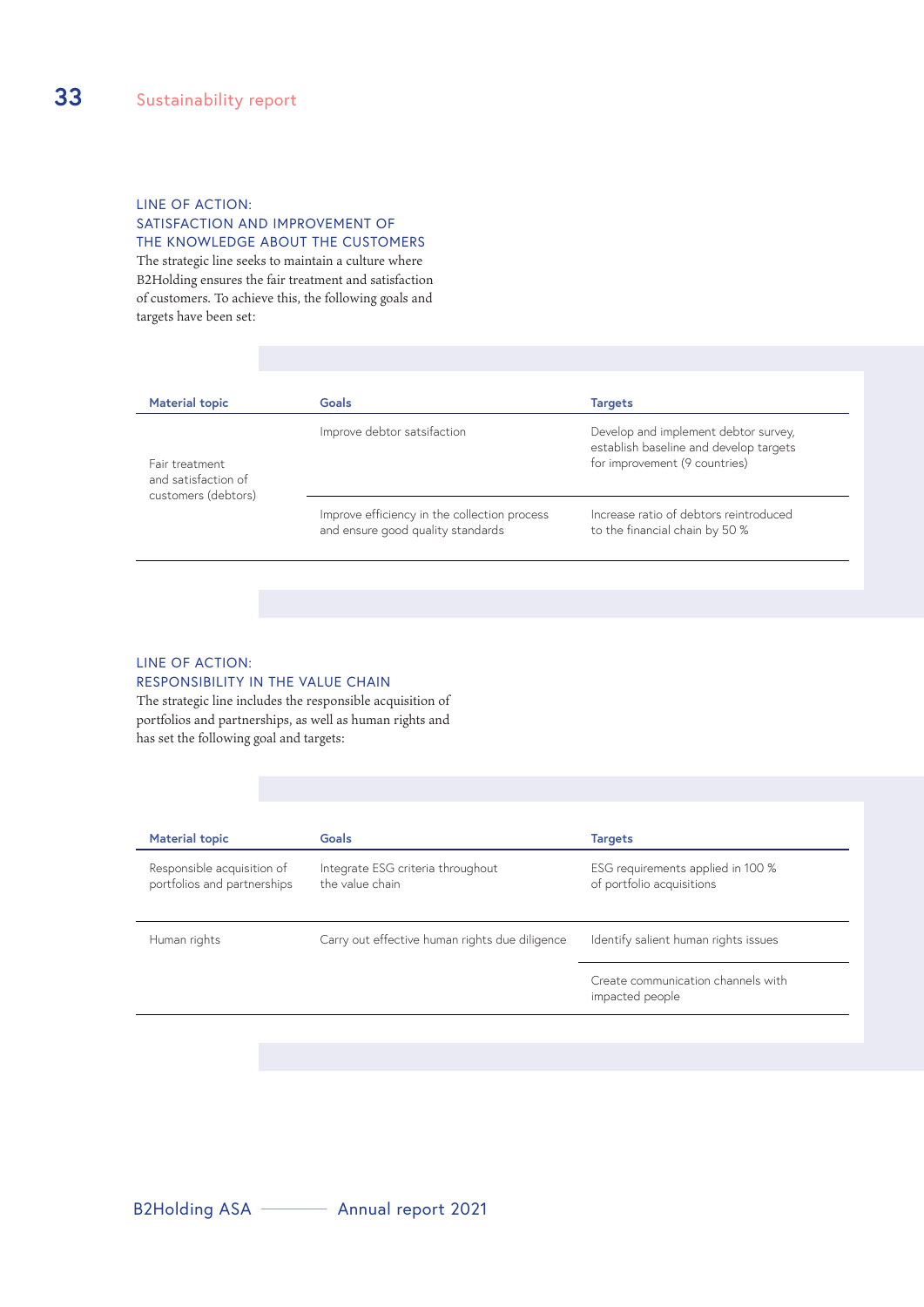#### LINE OF ACTION: ATTRACTIVE AND SUSTAINABLE WORK ENVIRONMENT

The strategic line includes diversity and inclusion, training and development and a safe and sustainable work environment and includes the following goals and targets:

| <b>Material topic</b>                    | Goals                                                            | <b>Targets</b>                                                                                     |
|------------------------------------------|------------------------------------------------------------------|----------------------------------------------------------------------------------------------------|
| Diversity and inclusion                  | Increase diversity and equal opportunities<br>within the company | Increase female representation<br>in C-1 by 2 % in local entities                                  |
|                                          |                                                                  | Zero gender pay gap in all employment<br>categories by 2025                                        |
| Training and development                 | Foster talent development among employees                        | 100 % of employees receveing performance<br>and career development reviews at least<br>once a year |
|                                          |                                                                  | Annual hours of training per employee rate<br>at 20 hrs/employee                                   |
| Safe and sustainable work<br>environment | Reduce environmental impact                                      | Reduce total GHG emissions in line with SBTi                                                       |
|                                          | Increase employee satisfaction and wellbeing                     | Maintain level of employee engagement<br>at score level between 80-100                             |
|                                          |                                                                  | Decrease voluntary turnover by 23 %                                                                |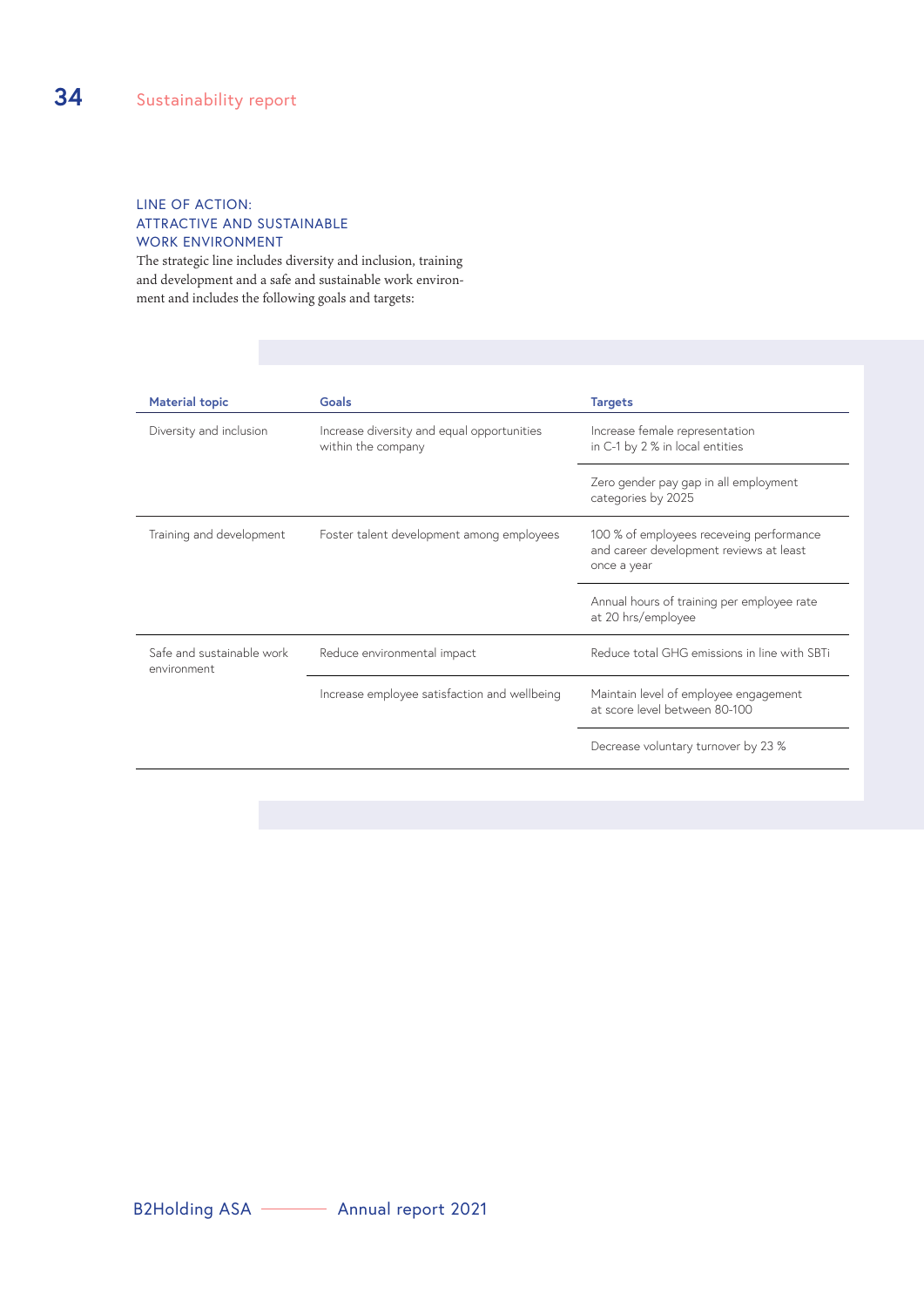#### LINE OF ACTION: TRANSPARENT AND CREDIBLE MANAGEMENT OF ESG

The strategic line includes ethical behaviour and anticorruption, risk and resilience, corporate governance, adaptation to ESG demands, credibility and transparency, and cyber-security and data privacy, and includes the following goals and targets:

| <b>Material topic</b>                    | Goals                                                        | <b>Targets</b>                                                                                                                                                                                         |
|------------------------------------------|--------------------------------------------------------------|--------------------------------------------------------------------------------------------------------------------------------------------------------------------------------------------------------|
| Ethical behaviour and<br>anti-corruption | Strengthen legal compliance in all operations                | Zero corruption                                                                                                                                                                                        |
|                                          |                                                              | Annual compliance training for all employees                                                                                                                                                           |
| Risk and resilience                      | Strengthen management of ESG risks                           | Maintain negligible risk rating for Sustainalytics<br>on the ESG risk rating scale ranging from<br>negligible risk (0-10) to severe risk (40+)                                                         |
| Corporate governance                     | Strengthen management and governance of<br><b>FSG</b> issues | Develop and implement group wide ESG related<br>policies: ESG policy, human rights policy, envi-<br>ronmental policy, diversity policy, responsible<br>supplier policy, responsible acquisition policy |
| Adaptation to ESG demands                | Integration of ESG standards throughout<br>operations        | Train 100 % employees on ESG topics                                                                                                                                                                    |
| Credibility and transparency             | Increase transparency and credibility of ESG                 | Implement ESG software reporting tool                                                                                                                                                                  |
| Cybersecurity and data<br>privacy        | Strengthen cybersecurity and data privacy                    | Annual audit on data privacy and cybersecurity                                                                                                                                                         |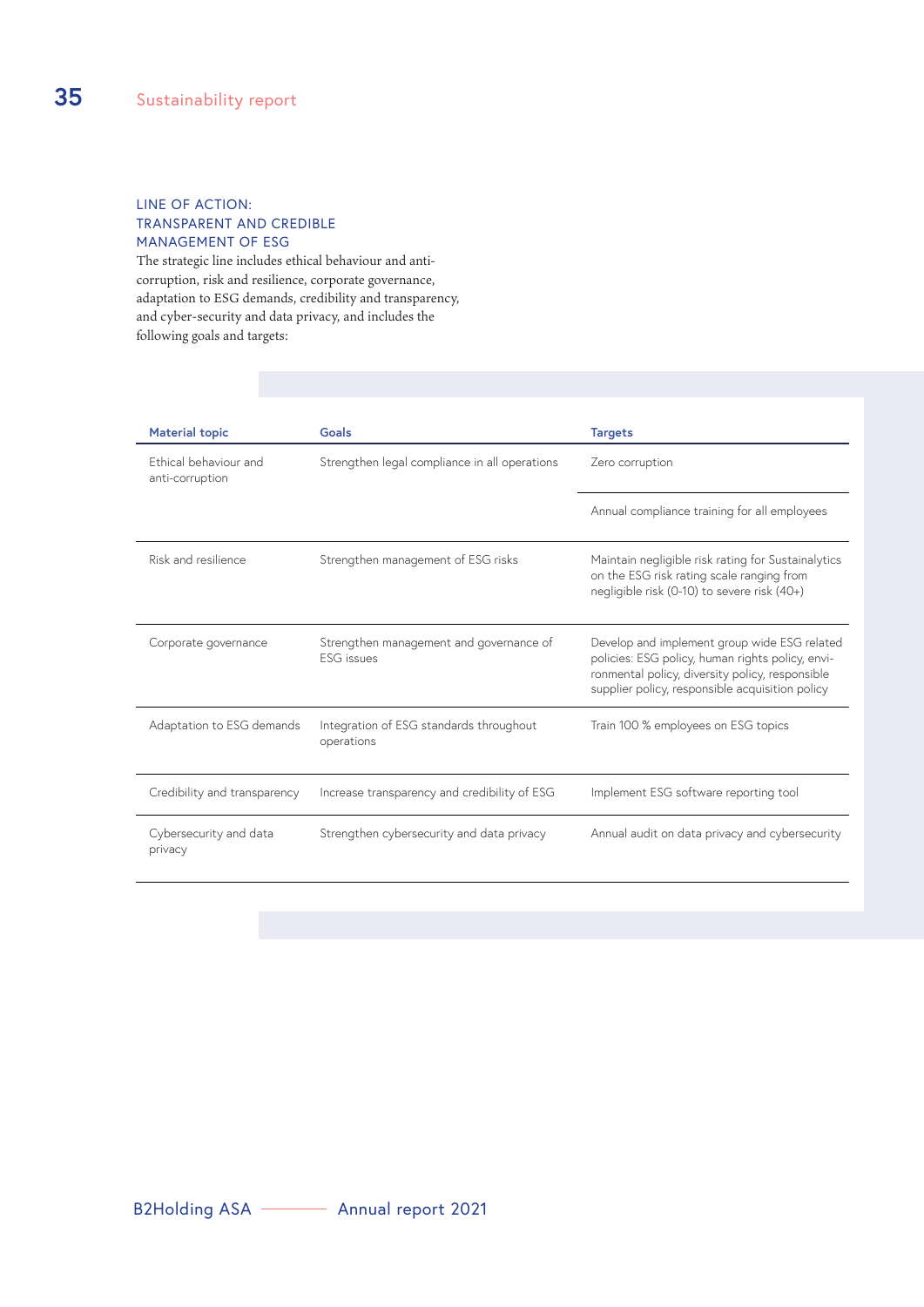## ESG Performance

ESG in numbers

## **74**

Percentage of portfolio acquisitions where ESG requirements have been applied

**100**

Percentage of employees with training in whistleblowing, Code of Conduct and GDPR

# **80**

of 100 on employee engagement index

**9.3**

Sustainalytics rating (negligable risk 0-10)

Incidents of corruption **0**

**0**

Security breaches

**67** Percentage of women in the workforce (head count)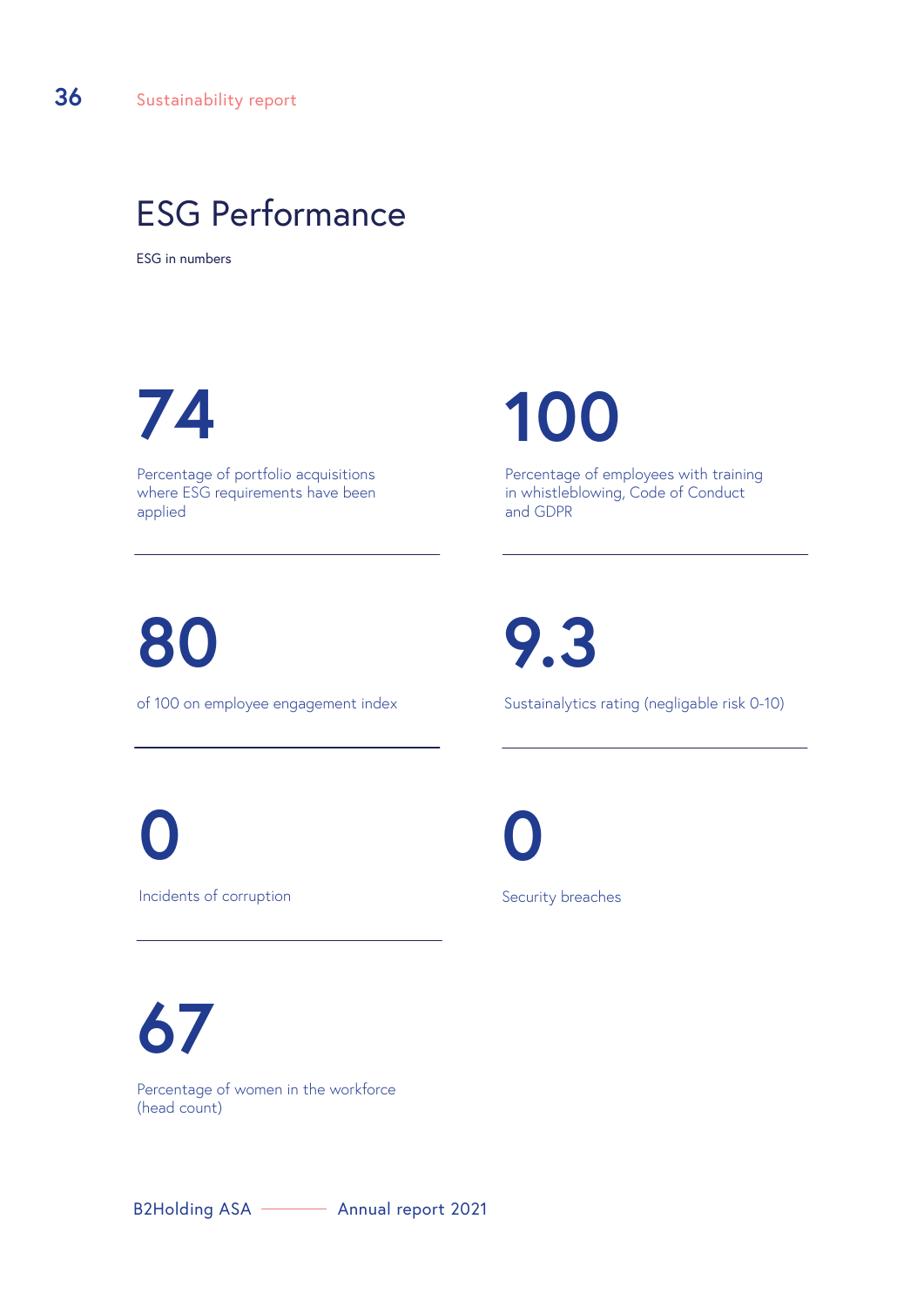#### SOCIAL

#### SATISFACTION AND IMPROVEMENT OF THE KNOWLEDGE ABOUT CUSTOMERS

#### Fair treatment and satisfaction of customers

Fair treatment of B2Holding's customers (debtors) is at the very core of its business model. The customer is responsible for any delays in payment, however the consequences shall not be unreasonable. It is B2Holding's responsibility to ensure that the collection process does not cause unreasonable outcomes. Additionally, B2Holding often engages with people in vulnerable situations and considers it a responsibility to treat customers with understanding, respect and dignity. During 2021, the Group has continued the implemented Covid-19 pandemic measures and dedicated resources across the Group to help those in vulnerable situations. The business units have adapted their collection strategies, offering payment solutions to accommodate vulnerable groups and those especially affected by the pandemic.

These commitments guide B2Holding's behaviour and are stated in its Code of Conduct, as well as in its values. The Head of Operations within each business unit is responsible to ensure that operations are in line with Group policies, guidelines and standards, whilst the final responsibility lies with the Head of Unsecured Asset Management and the Head of Secured Asset Management who are responsible for the respective business lines and with members of the Group Executive Management (the Management).

B2Holding's principal mean to ensure good outcomes for all parties, including satisfaction of customers, is to find amicable solutions whenever possible. Through amicable solutions, the Group considers the customer's current financial situation whilst collecting repayments within a reasonable timeframe.

The main goal of B2Holding's services is to help the customers solve their indebtedness situation by paying their debts. The Company has different payment solutions and plans in place and can measure the impact on the health and safety of the services it provides. In 2021, the Group measured this information and found that 5.7 % of total customer claims were fully repaid (debt free). It is the Group's intention to get further details in 2022 by measuring not only fully repaid debt but also those customers who are reducing their debt balance with partial payments or payment plans.

B2Holding has established monthly internal Quality and Auditing Controls in 50 % of its entities (11 out of 22 entities), where it reviews calls and other actions performed for customers in order to assess how it is implementing its commitments. Of all audited calls and actions in 2021, 89 % comply with B2Holding's standards.

B2Holding continues to roll out customer surveys to collect feedback on its services. In 2021, 14 % of the Group's operations had implemented and carried out such surveys. Of the customers surveyed, an average of 83 % were satisfied with the services.

Complaints received in 2021 from customers concerning rights, disagreements, or non-conformity represented 0.17 % of cases during the reporting period. Complaints are handled on a daily basis by following the collection guidelines in the respective local entity.

| <b>KPI</b>                                  | 2021  | 2020 |
|---------------------------------------------|-------|------|
| % of claims fully repaid (debt free)        | 5.7 % | N/A  |
| Quality and Auditing Controls <sup>1)</sup> | 89 %  | 98 % |
| Customer satisfaction survey <sup>2)</sup>  | 83 %  | 98 % |

*1) In 2020, 45 % of the Group's operations were covered by a Quality and Auditing Controls system. This figure increased to 50 % in 2021.*

*2) In 2020, 10 % of the Group's business units performed customer satisfaction surveys. This figure increased to 14 % in 2021. In the beginning of 2022, it has been implemented in two additional countries with the goal to implement in the majority of B2Holding's entities during 2022.*

#### ATTRACTIVE AND SUSTAINABLE WORK ENVIRONMENT

#### Employee health and wellbeing

B2Holdings considers the health and wellbeing of its employees to be essential in delivering high quality services, as well as to attract and retain talent. Sick leave is generally high in the industry and this is an issue the Group is striving to tackle. The high absence rate can partly be explained by the nature of call centres, which can be a monotonous yet stressful work environment with pressure in both quality and quantity of calls. Therefore, B2Holding approved its Health and Safety Statement in 2021, which outlines B2Holding's commitment to treat the wellbeing and health of the Group's employees as a priority. This includes fostering and promoting a health and safety culture among all employees, providing an appropriate and safe working environment to employees and visitors, encouraging training on health and safety issues, and conducting systematic reviews to ensure that health and safety policies are being implemented correctly.

In order to fully understand how the wellbeing of the employees can be improved, the Group annually conducts a Group-wide engagement survey. The survey monitors engagement levels by giving the employees an opportunity to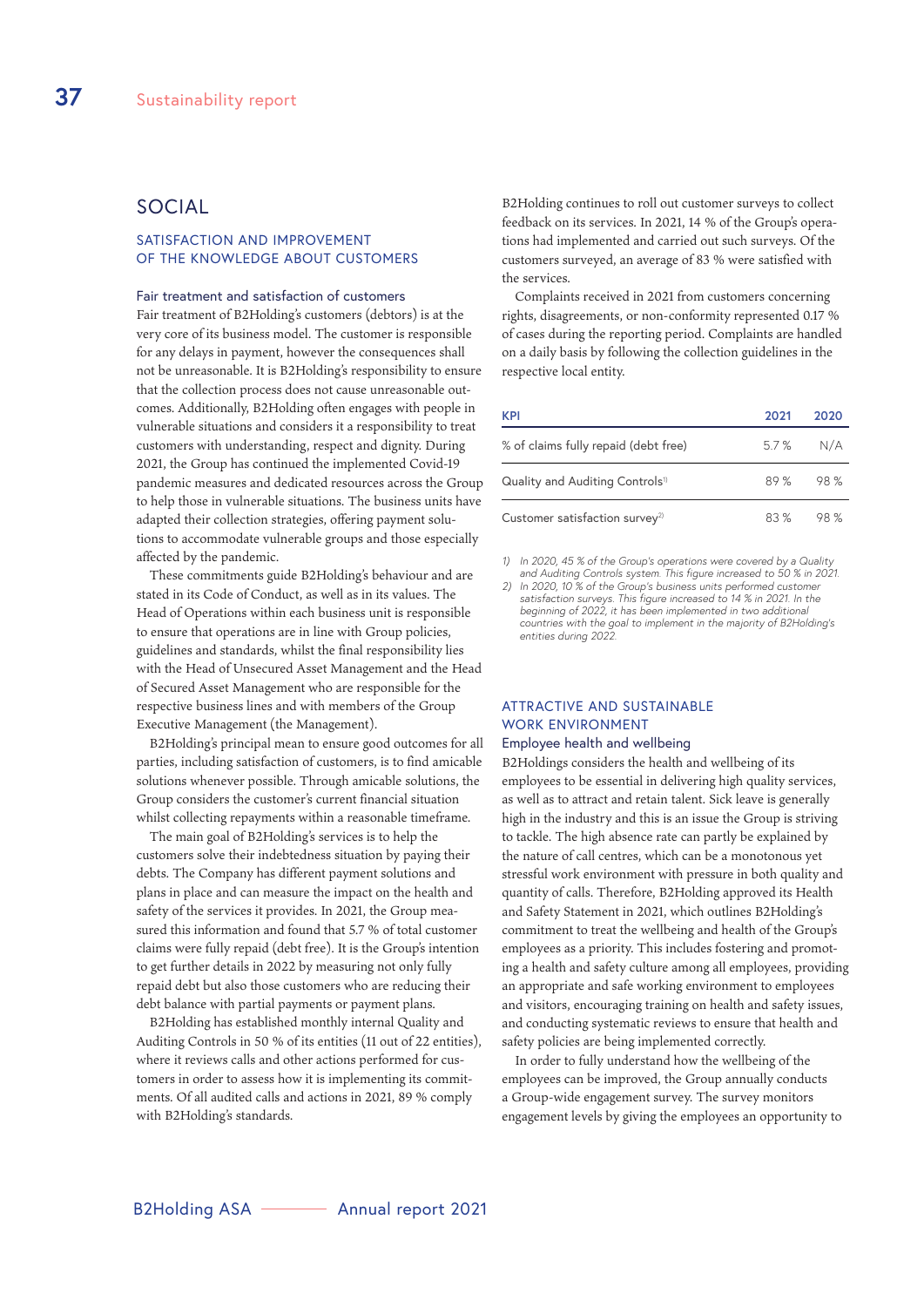share their opinions anonymously. The aim of the survey is to identify areas for improvements within the organisation, and the managers use the results to discuss improvement areas with their teams and to develop action plans together.

B2Holding considers work-life balance to be important and the Group is always striving to improve its performance in this area. Although only 43 % of the Group's entities have work-life balance measures in place, all entities have different measures accessible to employees that support work-life balance to some extent, such as flexible working hours and work-from-home policies.

| <b>KPI</b>                                                                | 2021 | 2020          |
|---------------------------------------------------------------------------|------|---------------|
| Share of business units with a work-life<br>balance plan in place         | 43 % | 27%           |
| Professional sick leave ratio <sup>3)</sup><br>(excluding parental leave) | 0.03 | 5.30          |
| Accident frequency rate <sup>4)</sup>                                     | 0.45 | 0.30          |
| Employee satisfaction (Engagement index)                                  |      | 80/100 80/100 |
| Turnover rate                                                             | 23%  | 35%           |
| Voluntary turnover rate                                                   | 16%  | 13%           |

*3) Professional sick leave ratio calculated as total number of days lost of employees due to an in-work accident with sick leave and professional illness over the time period/total number of annual working hours x 1,000.*

*4) Accident frequency rate calculated as total number of accidents at work with sick leave over the time period/total number of annual working hours x 200,000*

#### Diversity and inclusion

B2Holding believes that a diverse workforce contributes a wider range of ideas and initiatives, driving innovation and enhanced performance. The Group aims for its employee composition to reflect the wider society. B2Holding believes that combining different competencies and perspectives results in better quality of debt collection services, both for clients and customers.

B2Holding seeks to ensure equal opportunities to all individuals, regardless of gender, ethnicity, or age. The company emphasises the need to ensure gender diversity, particularly in top management positions, as well as to properly disclose any existing pay gap. If pay gaps are revealed, great efforts shall be dedicated to reducing any such difference. In 2021, the Group performed an analysis of pay gap showing an overall 6.6 % pay gap in favour of male employees. This analysis can also

provide a more detailed segmentation regarding functions and location and will be followed up by implementing changes the coming years in areas necessary.

| <b>KPI</b>                                                              | 2021 | 2020 |
|-------------------------------------------------------------------------|------|------|
| Share of women in management<br>(C-0 and C-1 level)                     | 46%  | 49 % |
| Share of women in the workforce<br>(head count)                         | 67 % | 65 % |
| Number of nationalities in the workforce                                | 45   | 42   |
| Share of Business Units with diversity and<br>inclusion policy in place | 38 % | 21 % |



#### % of women in management positions

Note:

C-0: Local entity CEOs only C-1: Local entity management (excluding entity CEOs) C-2: Local managers reporting to the entity management or the entity CEO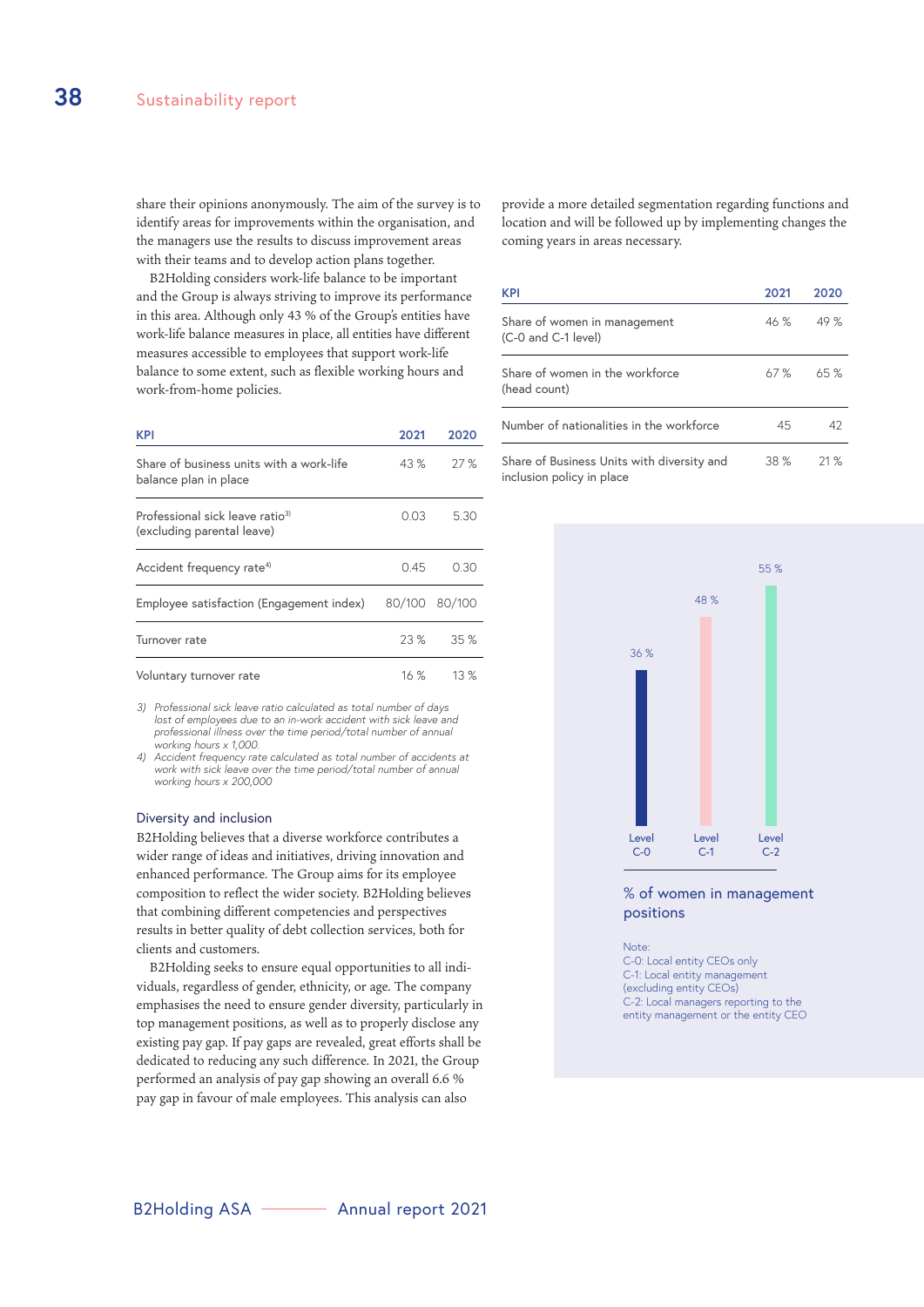

#### Training and development

B2Holding seeks to treat its clients and customers with trust and respect, as well as to provide sound financial advice to each customer based on their individual situation. To do this well, B2Holding's employees must be highly competent and B2Holding considers employee training and development to be essential to its mission. Furthermore, facilitating and enabling professional growth is important to retain talent within the organisation.

To support the Group's commitment in this area, a digital learning management platform was launched in March 2021, containing a combination of voluntary and mandatory content. In 2021, 100 % of employees participated in different trainings using either internal or external digital learning platforms, and each employee underwent an average of ten hours of training. Over the course of the year, all employees participated in mandatory trainings on Whistleblowing, Code of Conduct and GDPR. In 2022 the Group will disclose information related to training distribution per gender and function category. In addition, the Group plans to implement ESG training for all employees to ensure that the management of sustainability is integrated throughout the organisation.

In 2021, four Group entities (19 % of geographies) had talent development programs in place, and 29 employees were a part of a talent development program. The Group's ambition is to expand such initiatives to all entities and give employees the opportunity to reach their true potential.

| KPI                                             | 2021    | 2020 |
|-------------------------------------------------|---------|------|
| Business Units with talent programs<br>in place | 19%     | 10%  |
| Business Units with e-learning platform         | 100%    | 27 % |
| Employees receiving e-learning training         | $100\%$ | 32%  |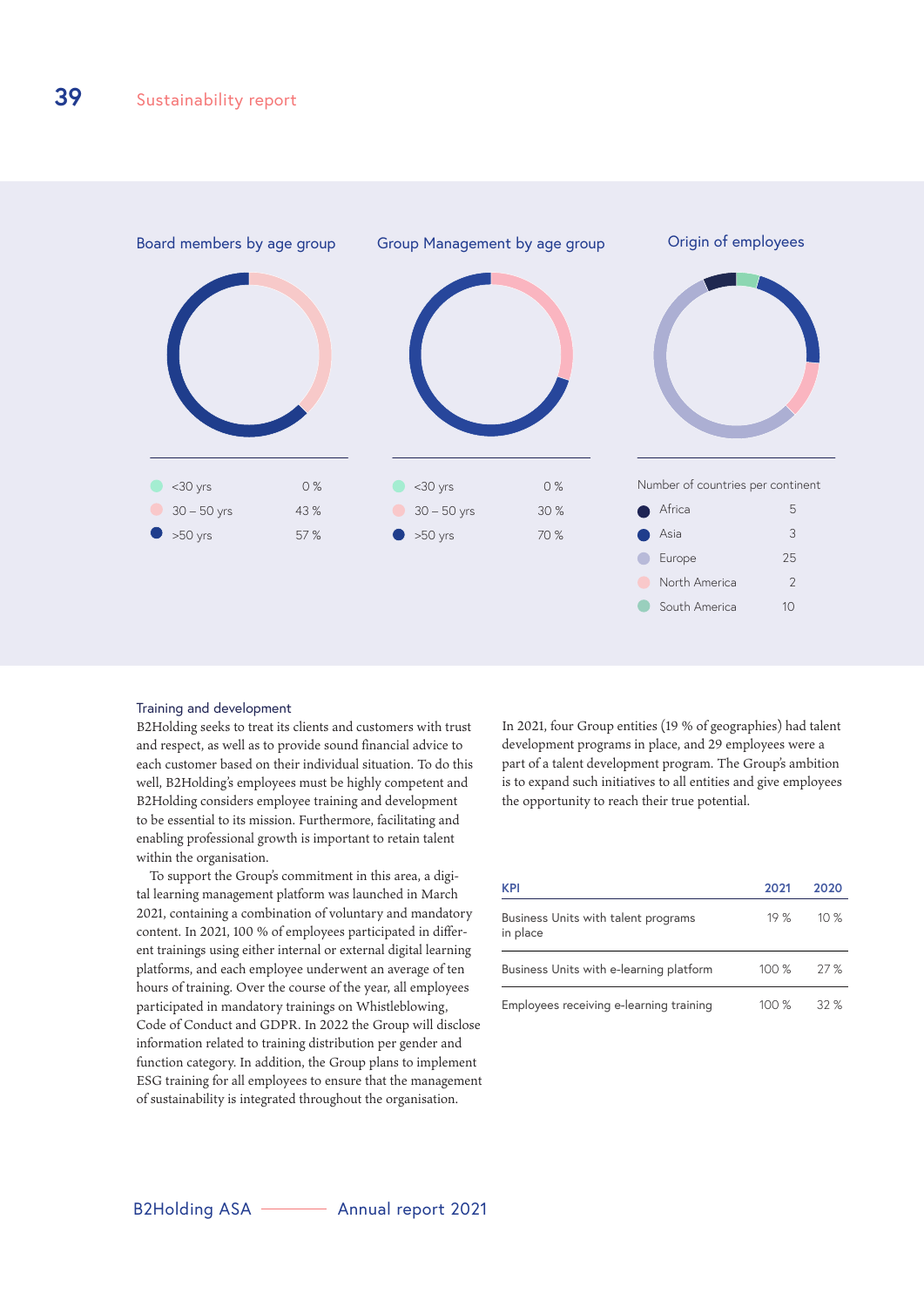#### **GOVERNANCE**

For B2Holding, good corporate governance means setting high ethical standards and is key to identifying and managing risks, as well as to visualize, plan, and fulfil the goals of the Company. The implementation of good corporate governance practices also contributes to the efficiency of processes, reduction of costs and access to financing. Moreover, good governance fosters an ethical and responsible organisational climate, which increases the Company's ability to attract and retain employees, maintain team commitment, and ensure a positive perception.

Good governance is a key element to promote ethical behaviour at B2Holding, which is essential to gain the trust of our stakeholders.

#### TRANSPARENT AND EFFECTIVE MANAGEMENT OF ESG

B2Holding's Code of Conduct was reviewed, updated, and approved by the Board in 2020. It is communicated to the Group's employees and business partners during the onboarding process. The Code of Conduct is accessible on B2Holding's website, as well as through its internal communication platforms. It has been translated into local languages and is essential to ensure that a common culture takes hold within the organisation. To support the implementation across the organisation, various workshops and mandatory training sessions were conducted during 2021.

#### Ethical behaviour and anti-corruption

Corruption represents a risk to B2Holding's operations due to the high number of transactions passing through its organisation daily. Additionally, the Group has a presence in some countries and markets with higher exposure to financial crime, which requires extra vigilance when operating in these countries.

B2Holding's presence in different locations are ranked according to Transparency International Corruption Perception Index as shown in the table on this side.

B2Holding has a zero-tolerance policy against corruption, including the abuse of entrusted power, illegitimate personal benefits, or private gain. Employees are not permitted to receive gifts or personal benefits in any form from other stakeholders, as this may cause their decision-making to be based on other factors than sound financial principles.

This commitment is outlined in B2Holding's Code of Conduct and applies to employees, suppliers, vendors and business partners. Furthermore, the Group's Anti-Corruption Policy is rooted in the Code of Conduct, and outlines what is meant by corruption, the related risks, and how employees should respond, as well as the responsibilities and

#### TRANSPARENCY INTERNATIONAL CORRUPTION PERCEPTION INDEX

| Country               | <b>2021 Rank</b> | <b>Score</b> |
|-----------------------|------------------|--------------|
| <b>Finland</b>        | 1                | 88           |
| <b>Denmark</b>        | 1                | 88           |
| Norway                | $\overline{4}$   | 85           |
| Sweden                | $\overline{4}$   | 85           |
| Luxembourg            | 9                | 81           |
| Estonia               | 13               | 74           |
| France                | 22               | 71           |
| Lithuania             | 34               | 61           |
| Spain                 | 34               | 61           |
| Latvia                | 36               | 59           |
| Slovenia              | 41               | 57           |
| <b>Italy</b>          | 42               | 56           |
| Poland                | 42               | 56           |
| <b>Czech Republic</b> | 49               | 54           |
| Cyprus                | 52               | 53           |
| Greece                | 58               | 49           |
| Croatia               | 63               | 47           |
| Montenegro            | 64               | 46           |
| Rumania               | 66               | 45           |
| <b>Hungary</b>        | 73               | 43           |
| <b>Bulgaria</b>       | 78               | 42           |
| Serbia                | 96               | 38           |
| <b>Bosnia</b>         | 110              | 35           |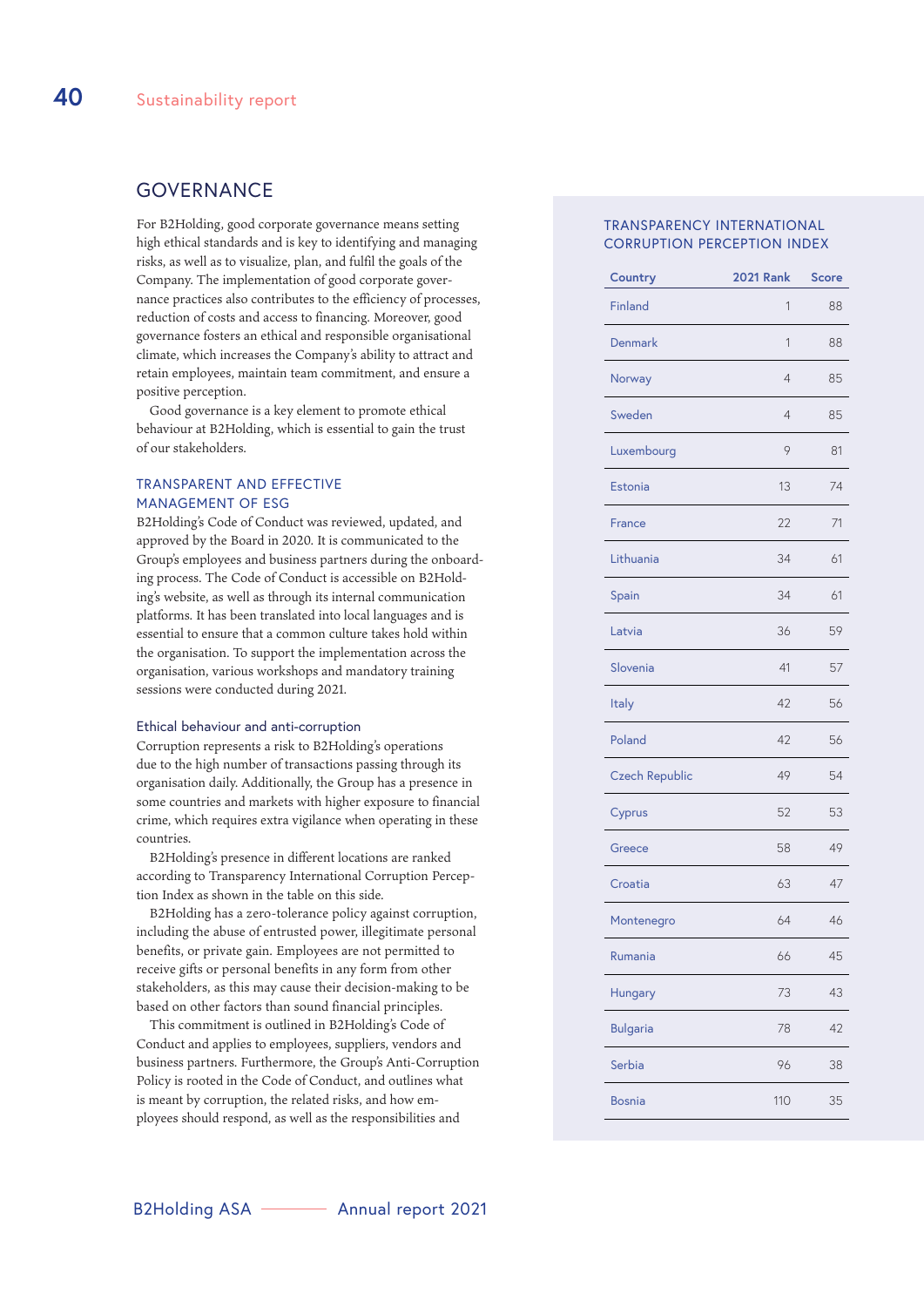consequences when corruption is detected. An updated version of the Group Anti-Corruption Policy is currently being prepared and will be finalised in the beginning of 2022.

B2Holding's exposure to corruption risk is assessed to be largely related to the acquisition of debt portfolios when these are not sold through regulated channels. Such sales are guided by the authorisation hierarchy, which is set out in the Corporate and Secured Asset Management Resolution Policy. The policy seeks to ensure appropriate delegation of authorities between the various levels of decision making.

The responsibility for identification, management, and remediation of non-ethical and/or corruption risks are divided as follows:

- Business Operations own and manage risks (the first function),
- The Compliance and Risk Management functions support the implementation of risk and compliance management procedures, as well as measuring, monitoring, following up and reporting any risks (the second function), and
- The Internal Auditor independently evaluates the governance, risk management and control processes within the first and second reporting functions (the third function).
- Ultimate responsibility lies with the Board.

An essential aspect for responsible business conduct is the implementation of a whistleblowing channel, and in 2021 B2Holding launched a whistleblowing channel covering all business units. The internal whistleblowing channel, which has been set up in collaboration with an external service provider, ensures confidentiality and anonymous reporting. B2Holding encourages its employees to use the Whistleblowing channel to report misconduct, violations and/or breaches (irregularities) which are deemed to be "protected disclosures". Whistleblowing Functions have been appointed locally and at the Group level and trained in order to handle Whistleblowing reports and conduct investigations. When necessary, corrective and remedial measures are implemented. To ensure individuals are comfortable reporting concerns, B2Holding prohibits any form of retaliation against good faith reports. Once the investigation has been duly completed, a final report is drafted, outlining the main conclusions and recommendations. Once the report is done, this is received by the corresponding body (i.e. Local management, local supervisory team or Group management if appropriate) to decide on the measures to put in place following recommendations. The channel is currently only available for employees, although the Group intends to expand its reach in due course.

To ensure the purpose of the whistleblowing mechanism was understood, a mandatory course was provided to the entire organisation together with the launch. Further,

B2Holding ensures compliance with the principles, rules and processes foreseen in the EU Whistleblowing Directive by implementing the Group Whistleblowing Policy to guide the operation of the whistleblowing mechanism. The steps of the process, from the receipt and registration of the whistleblowing report to the decision of Management, are described in the Policy.

The whistleblowing channel was launched towards the end of 2021, therefore the number of reported cases does not reflect the full year. In 2020, the information disclosed as "incidents reported as whistleblowing channel" where incidents reported to local entities that had a local channel in place at the time.

In 2021, the Compliance function implemented and deployed mandatory training, which was conducted by the whole organisation. Over the year compliance reporting has also been fully implemented via the Group reporting platform. Reporting takes place on a quarterly basis to follow up performance as well as to review incidents, management processes and implement necessary corrective measures. The central Compliance function has met with all entities to set up and train for the Annual Compliance Program (ACP), and for 2022, meetings have been set up with all business units. To help the local Compliance functions plan for compliance and GDPR activities for 2022, the ACP also aims at reviewing the status of measures and activities completed in 2021. As such, the function of the ACP is two-fold: review what has been done the previous year and assist in the planning of activities for the coming year.

| <b>KPI</b>                                            | 2021 | 2020 |
|-------------------------------------------------------|------|------|
| Incidents reported as<br>whistleblowing channel       | 10   |      |
| Incidents reported as discrimination<br>or harassment |      |      |
| Confirmed incidents of corruption                     |      |      |

#### Risk and resilience

The Covid-19 pandemic has caused more awareness about the resilience of companies. For B2Holding it is essential to have prevention plans and robust risk management systems in place to identify, evaluate and manage the potential risks that might impact the Company's activities and performance, including ESG issues.

#### Stakeholder engagement and transparency

B2Holding considers transparency and accessibility crucial for growth and it is essential for B2Holding to ensure good internal and external communication based on corporate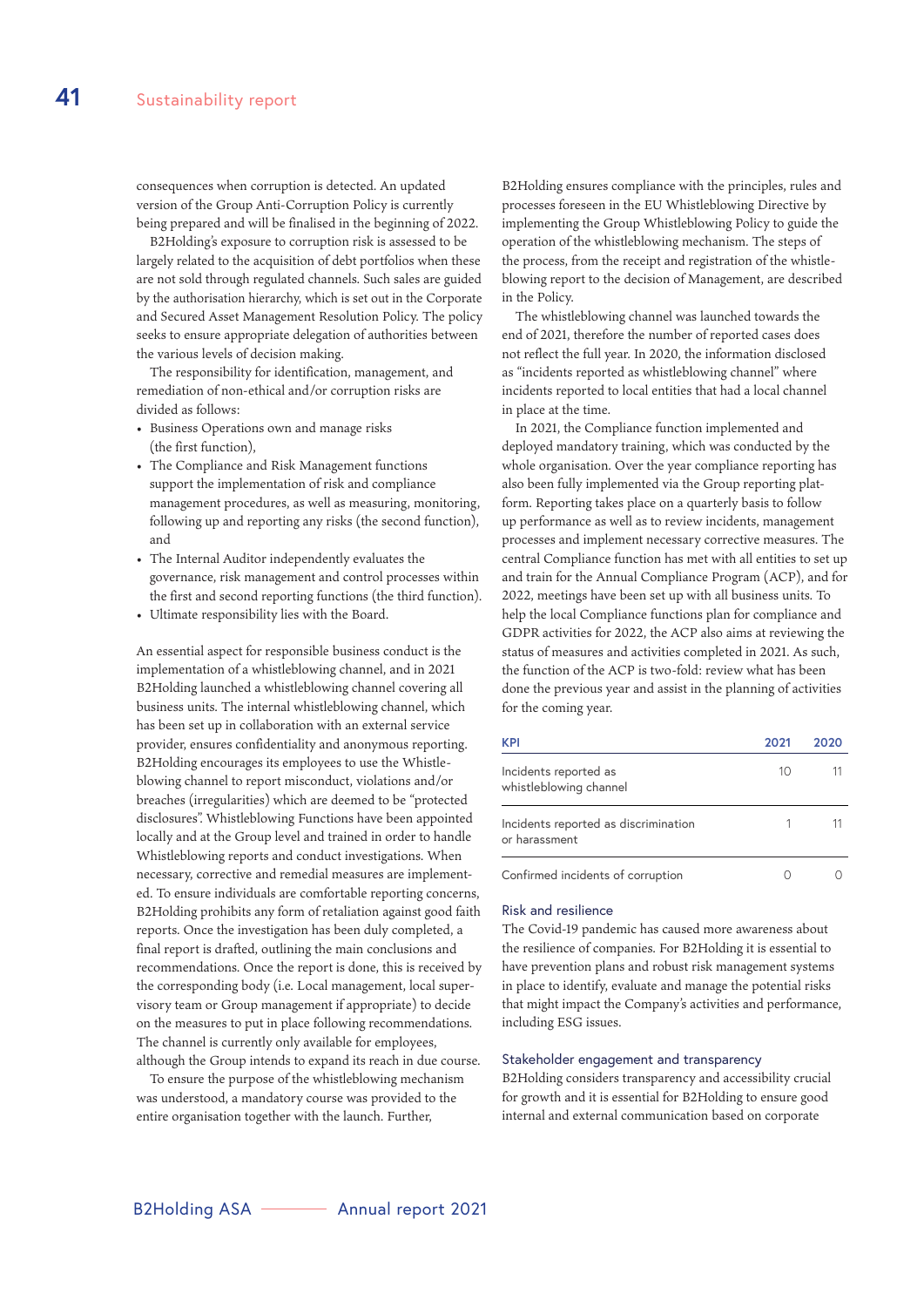values. As a publicly listed company, stakeholders are provided with access to information regarding regulatory compliance including financial and non-financial information.

During 2021, B2Holding has performed 12 meetings with different stakeholders with different goals. As shown in annex 4, Stakeholder engagement, on page 58 the Company and stakeholders have reviewed expectations and concerns in order to update and manage any potential issues. Some performance achievements have also been reviewed and updated.

#### Cybersecurity and data privacy

In the current digital world, globalization and data sharing have triggered an increase in cyberattacks and data breaches. Data privacy is of the utmost importance for the millions of individuals affected by B2Holding's business. Consequently, data privacy is a major concern for the Group Executive Management.

B2Holding prioritises developing and implementing prevention plans to avoid cyberattacks and data breaches, and to secure the Company's information. As online services and digitalisation are part of B2Holding's business model, the Group is firmly committed to developing the necessary cybersecurity tools to tackle the associated risks. Confidentiality, integrity, and availability are respected during the whole data processing cycle: collection, processing, storage, and erasure with the aim of protecting customers' personal data.

B2Holding's policies and prevention plans are revised and updated regularly to appropriately handle customer privacy and personal data processing. Cybersecurity and data privacy are governed through the following policy documents:

- GDPR Policy
- Personal Data Breach Management Policy
- Cookie Files Policy
- Risk Analysis Policy
- Information Security Policy

B2Holding has an external Group Data Protection Officer (DPO) and all Group entities use dedicated DPOs where required. The Group entities have IT software to ensure compliance with GDPR requirements, and Data Protection training is provided to current employees as part of the regular training programs and to new employees as part of the onboarding process. The training is mandatory and is conducted on an annual basis.

| <b>KPI</b>                         | 2021 | 2020 |
|------------------------------------|------|------|
| Security and data privacy breaches |      |      |

#### RESPONSIBILITY IN THE VALUE CHAIN

Responsible acquisition of portfolios and partnerships B2Holding works with different organisations, such as vendors or co-investors, to acquire non-performing loans, where the aim is to establish mutual trust agreements without incurring any unwanted risks. B2Holding's acquisition of non-performing loans and third-party debt collection services have important ESG implications. These are related to, but are not limited to, corruption, treatment of debtors, commercial strategies, certain reputational activities, anti-competitive practices, and legal sanctions.

In September 2021, a Responsible Marketing and Sales Statement was approved by the Head of Corporate Development. The statement provides guidelines to manage marketing and sales activities in an ethical and responsible manner, ensuring that business units do not partner with non-compliant business partners. Further, it provides guidelines on developing a well-defined marketing and sales process in compliance with all applicable laws, as well as to avoid and minimise claims, risk of fraud, or incorrect invoicing that could have a negative impact to B2Holding's business relationships, brand name and reputation. In relation to portfolio investments, B2Holding has developed an unique principle in its portfolio acquisitions to not partner with any business partner that has certain defined characteristics that present a high ESG risk. Such characteristics include the use of unfair pricing practices, the use of lending terms that can be regarded as offensive, abusive, or that deviate from market rates, or pursuing aggressive sales or lending methods which can be considered unfair. In addition, entities that offer consumer loans with a short duration against a high interest rate shall normally not be accepted as business partners, and when they are accepted, shall be subject to increased caution in the due diligence process. During 2021, at least 74 % of total acquisitions used these ESG criteria.

#### Human rights

B2Holding is committed to ensuring respect for the inherent dignity of people and their inalienable rights as a fundamental part of its corporate responsibility, and as an essential requirement for conducting its business activities in any country or social environment. For this reason, B2Holding is committed to the UN Guiding Principles on Business and Human Rights (UNGPs). The Group views human rights as those rights recognised by the International Bill of Rights and the Core Conventions of the International Labour Organisation.

The recent year, B2Holding has worked to strengthen its commitment to human rights and has developed its Labour and Human Rights Statement, approved by the Head of Corporate Development, to anchor its work. B2Holding's Code of Conduct supports these fundamental principles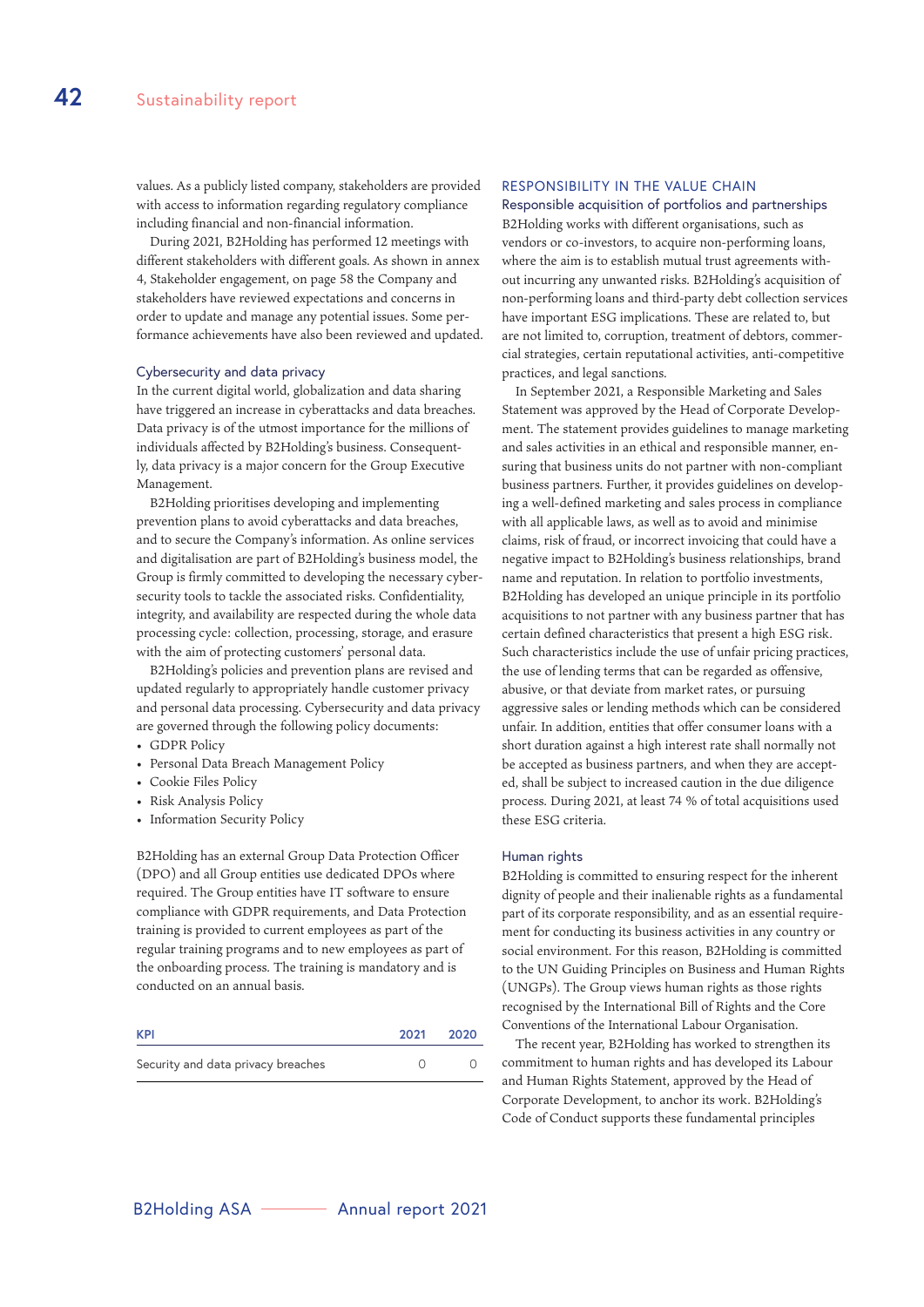and is the Group's foundation for building and sustaining professional and long-term relations with its stakeholders and maintaining high ethical standards in every decision made.

The Labour and Human Rights Statement of the Group covers UN Global Compact's Ten Principles, the UNGPs' "Protect, Respect and Remedy Framework", and International Labour Organization Conventions 87, 98 and 111. The Labour and Human Rights Statement is to be read in conjunction with B2Holding's Sustainability Policy and outlines the labour and human rights recognised by B2Holding to its employees irrespective of their role and the country in which they work, to its customers, and to the local communities where the Group operates.

The Group is taking additional measures to ensure compliance with the new Norwegian Transparency Law which comes into force in July 2022. This law requires companies to carry out human rights' due diligence in line with the OECD Guidelines for Multinational Enterprises. In addition, companies must report on the actions taken to mitigate adverse human rights impacts and their effectiveness, as well as to respond to requests for information from the public.

As a first step to comply with the law, B2Holding has partnered with an external independent third party to identify its salient human rights issues. These are:

- Vulnerable people
- Privacy and data protection
- Stakeholder engagement
- Labour rights
- Access to Remedy

B2Holding will review its salient issues on a regular basis as it works with and improves its performance on these issues.

#### ENVIRONMENT

#### CLIMATE CHANGE

#### Climate impacts

In September 2021, the Group approved The Environmental and Sustainable Procurement Statement that outlines how B2Holding expects employees and business units to act and perform their activity in a sustainable manner to reduce the Group's environmental impact, and how the Group integrates environmental considerations in its procurement processes. The statement sets out the strategic framework and model for the Group's various initiatives with regards to environmental management.

The share of business units with an energy consumption plan or a policy developed and implemented has increased from 14 % in 2020 to 17 % in 2021. In December 2021,

B2Holding committed to develop science-based emissions reduction targets in line with the Science-Based Target initiative criteria.

An important target for 2021 has been to provide a climate accounting for all Group entities. The climate accounting in the table is presented according to the GHG protocol<sup>5)</sup> and includes all subsidiaries where B2Holding holds financial control<sup>6)</sup>. As part of the Group strategy to reduce  $CO<sup>2</sup>$  emissions, the business unit in Italy purchased guarantees of origin for its entire electricity consumption in 2021.

| Scope          | <b>Definition</b>                                                                                                         | Tonnes of CO <sub>2</sub><br>equivalents<br>(2021) |
|----------------|---------------------------------------------------------------------------------------------------------------------------|----------------------------------------------------|
| 1              | All direct Greenhouse Gas<br>(GHG) emissions from sources<br>that are owned or controlled<br>by the reporting entity.     | 427.98                                             |
| 2              | Indirect GHG emissions from<br>consumption of purchased<br>electricity (location-based),<br>district heating and cooling. | 538.01                                             |
| $\mathfrak{D}$ | Indirect GHG emissions from<br>consumption of purchased<br>electricity (market-based),<br>district heating and cooling.   | 691.35                                             |
| 3              | Other indirect emissions,<br>including business travel<br>(flights) and car allowance.                                    | 1218.14                                            |

*Calculations above are based on conversion factors from DEFRA, AIB, the Norwegian Environment Agency and the Norwegian District Heating Association.*

*6) Luxembourg, Ultimo Portfolio, are excluded from the Scope 2 emissions. Czech Republic, B2 Kapital Czech Republic s.r.o., electricity data is based on 2020 numbers. Both Bosnia and Herzegovina, B2 Kapital d.o.o., and Montenegro, B2 Kapital d.o.o., are excluded from Scope 1,2 and 3 calculations.* 

*<sup>5)</sup> Defra emission factors for fuels and air travel have been applied for scope 1 and 2 calculations. AIB's European residual mix and production mix have been applied for scope 2 calculations. For district heating, the European average according to the IEA has been applied for Croatia, France, Italy, Latvia, Lithuania, Romania and Slovenia. For Sweden, Energiföretagen's emission factor has been applied. For Norway, an estimation has been made based on numbers from Norsk Fjernvarmeforening. Emissions from car allowances has been calculated according to SSB estimation of CO2 per passenger.km.*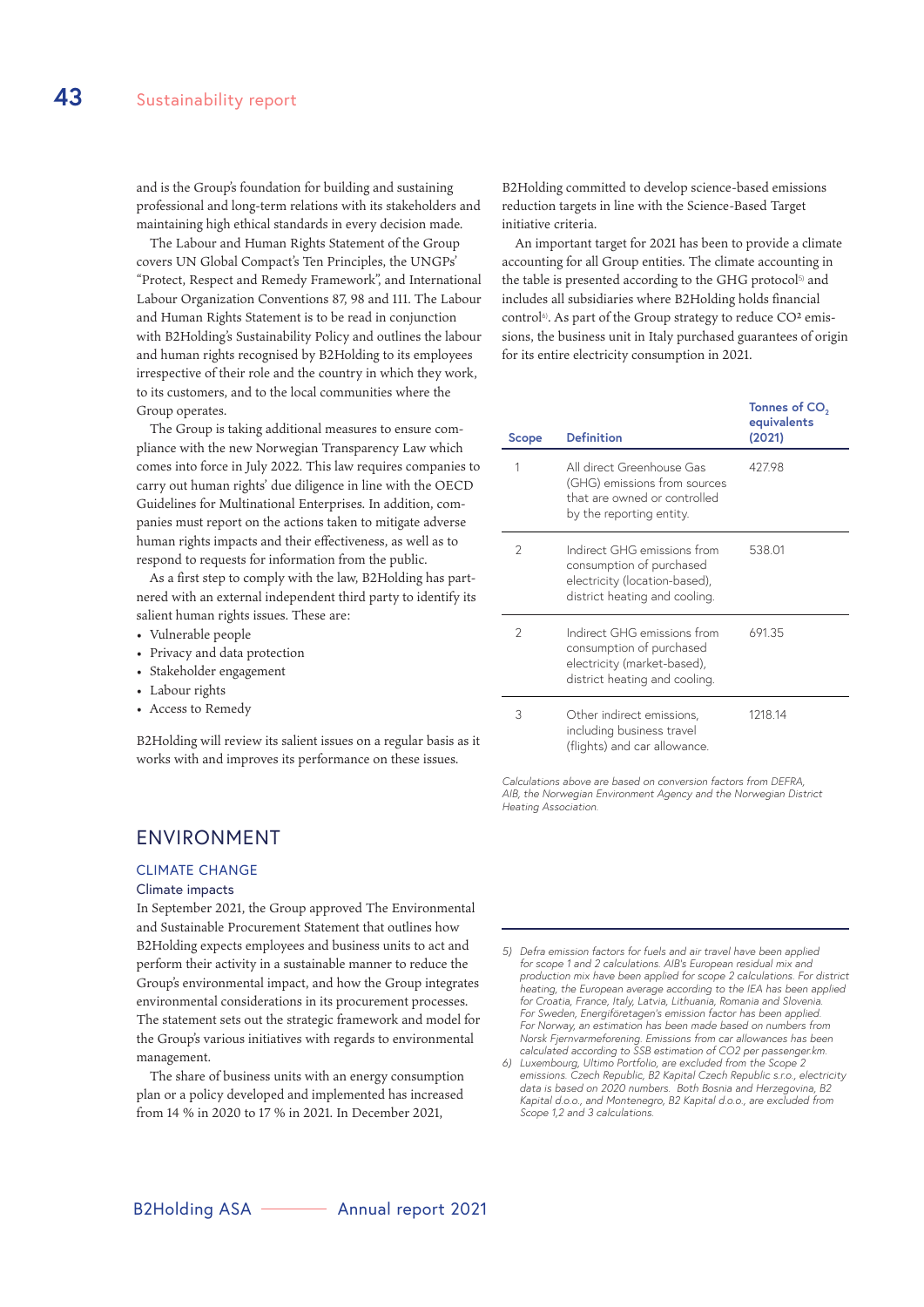#### Climate risks

In January 2022, B2Holding conducted a climate risk review according to the Task Force on Climate-Related Financial Disclosures (TCFD) recommendations. The review found that there are some associated indirect climate-related risks

in the Group's secured debt portfolio, however, these risks are considered low and are partly mitigated through its operations.

Findings and recommendations based on the TCFD framework:

|                               | <b>Findings</b>                                                                                                                                                                                                                                                                                                 | <b>Recommendations</b>                                                                                                                                                                                                                                                                                                                                     |
|-------------------------------|-----------------------------------------------------------------------------------------------------------------------------------------------------------------------------------------------------------------------------------------------------------------------------------------------------------------|------------------------------------------------------------------------------------------------------------------------------------------------------------------------------------------------------------------------------------------------------------------------------------------------------------------------------------------------------------|
| Governance                    | • The Board is presented with certain climate<br>related risks, however, no frequent or<br>comprehensive overview of risks provided.<br>• Board oversight should include external<br>climate related risks and financial conse-<br>quences.                                                                     | • Board to be briefed on climate risk<br>alongside, and on the same basis,<br>as other business risks.                                                                                                                                                                                                                                                     |
| <b>Strategy</b>               | • No strategy or approach on how to mitigate<br>and adapt to climate change, as risks<br>identified are considered short-term and<br>low risk.                                                                                                                                                                  | Develop strategy to systematic map<br>and assess implication of climate risks<br>and opportunities.<br>• Develop strategy to anticipate climate<br>change-related public policies and market<br>developments.<br>• Ensure that strategy includes financial<br>planning for adaptation and business<br>opportunities i.e. capitalising on<br>opportunities. |
| <b>Risk</b><br>management     | • Risks are flagged top-down, however, there<br>are no systematic review of B2Holdings total<br>portfolio exposure to climate risk.<br>• Climate risks are not systematically<br>integrated into B2Holding's overall risk<br>management.                                                                        | Integrate climate risk into ERM systems<br>across the organisation.<br>• Establish a streamlined process for<br>assessing and managing high impact<br>risks at management level.                                                                                                                                                                           |
| <b>Metrics and</b><br>targets | • B2Holding are disclosing Scope 1, 2 and 3<br>emissions figures on an annual basis. How-<br>ever, reporting does not cover the entire<br>organisation.<br>• B2Holding is committed to develop science-<br>based emission reduction targets in line<br>with Science-Based Targets Initiative (SBTi)<br>criteria | • Calculate complete Scope 1, 2 and 3<br>emissions for the entire company<br>· Identify where the largest emissions<br>impacts are, and aim for a higher data<br>quality for these emissions                                                                                                                                                               |
|                               |                                                                                                                                                                                                                                                                                                                 |                                                                                                                                                                                                                                                                                                                                                            |

Additionally, the review identified relevant gaps in B2Holding's management approach, and the Group aims to implement monitoring of climate-related risks in its risk management systems. B2Holding will continue to assess climate-related risks and opportunities on a frequent basis to further improve its resilience.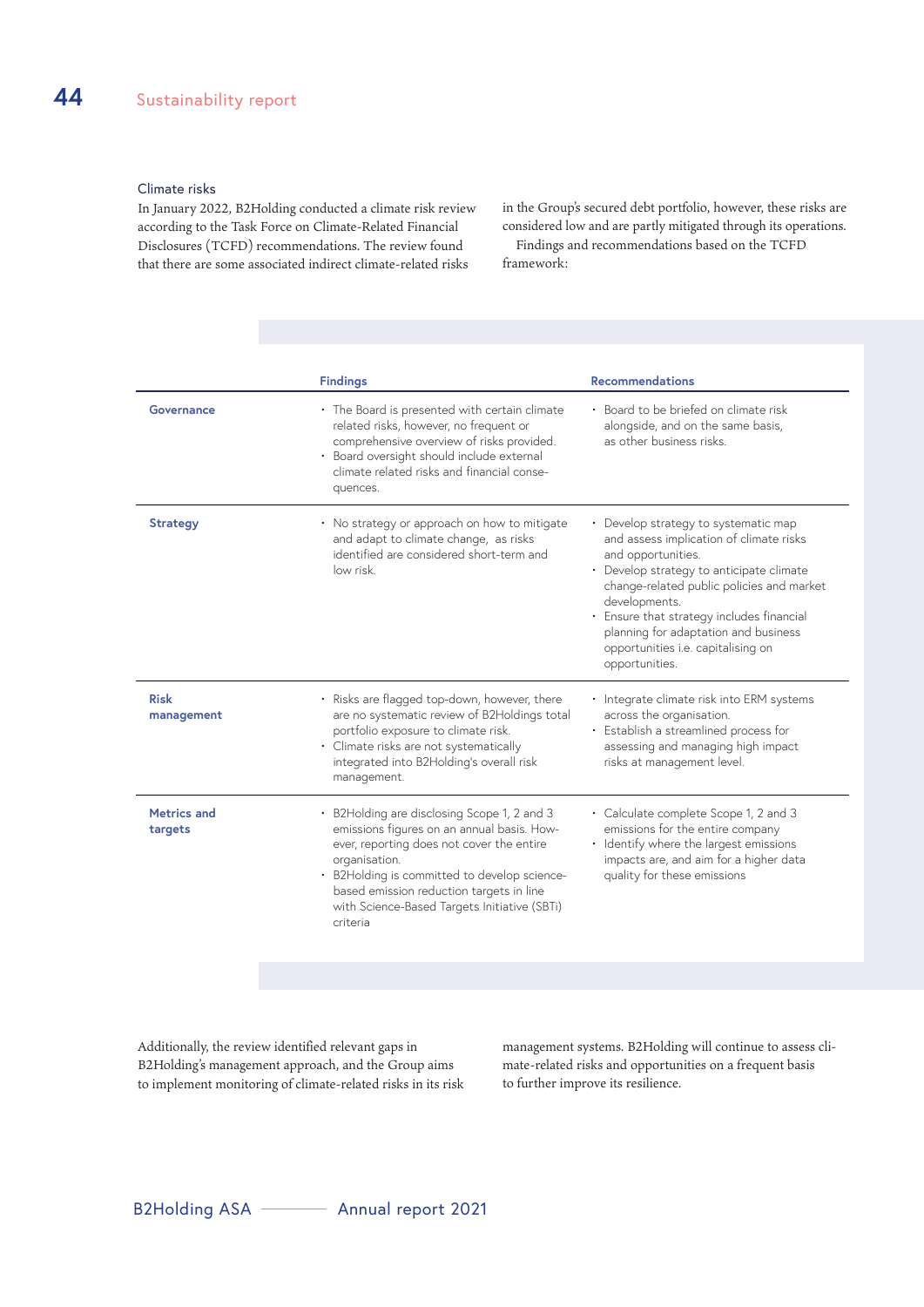## Sustainability report annexes

#### ANNEX 1: GRI INDEX

Statement of use: B2Holding has reported in accordance with the GRI Standards for the period 01.01.2021 to 31.12.2021

GRI 1 used: GRI 1: Foundation 2021

| <b>GRI Standard</b>                | <b>Disclosure</b>                                                          | Location                                                                                                                                                         |
|------------------------------------|----------------------------------------------------------------------------|------------------------------------------------------------------------------------------------------------------------------------------------------------------|
|                                    | 2-1 Organizational details                                                 | www.b2holding.no/About, www.b2holding.no/About/Markets                                                                                                           |
|                                    | 2-2 Entities included in the<br>organization's sustainability<br>reporting | This is B2Holding, page 4-5                                                                                                                                      |
| GRI 2: General<br>Disclosures 2021 | 2-3 Reporting period, frequency<br>and contact point                       | Annual reporting for the reporting period: 01.01.2021 to 31.12.2021<br>Published: April 2022<br>Contact point: María Haddad Sanchez de Cueto at mah@b2holding.no |
|                                    | 2-4 Restatements of information                                            | None                                                                                                                                                             |
|                                    | 2-5 External assurance                                                     | The Board of Directors reviews and approves the Sustainability Report.<br>It is the Company's intention to get external assurance in the future.                 |
|                                    | 2-6 Activities, value chain and<br>other business relationships            | This is B2Holding, page 4-5                                                                                                                                      |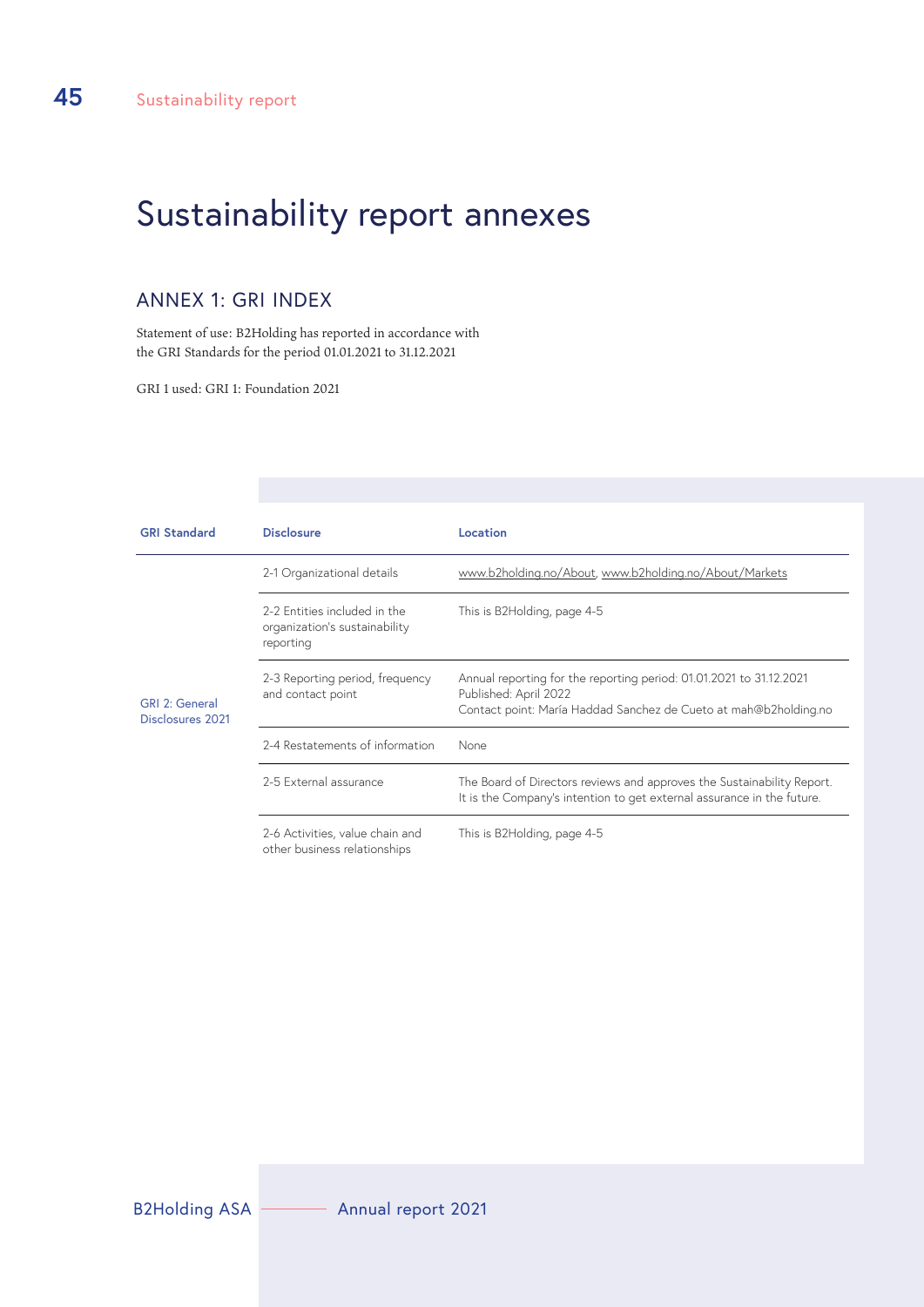|                                                     |                                                                                                   |                                                                                                                                                                                                                                                            | <b>Omission</b>                                                                                                                                                                                                                                              |                            |                                                         |
|-----------------------------------------------------|---------------------------------------------------------------------------------------------------|------------------------------------------------------------------------------------------------------------------------------------------------------------------------------------------------------------------------------------------------------------|--------------------------------------------------------------------------------------------------------------------------------------------------------------------------------------------------------------------------------------------------------------|----------------------------|---------------------------------------------------------|
| <b>GRI Standard</b>                                 | <b>Disclosure</b>                                                                                 | Location                                                                                                                                                                                                                                                   | Requirement(s) omitted                                                                                                                                                                                                                                       | Reason                     | <b>Explanation</b>                                      |
|                                                     | 2-7 Employees                                                                                     | Annex 2: General<br>disclosures on<br>employees, page 54                                                                                                                                                                                                   | b) Report the total number of:<br>i. permanent employees, and<br>breakdown by gender and by region,<br>ii. Temporary employees, and<br>breakdown by gender and region,<br>iv. Full-time and part-time employees,<br>and breakdown by gender and by<br>region | Information<br>unavailable | B2Holding<br>will seek to<br>report on<br>this in 2022. |
|                                                     | 2-8 Workers who<br>are not employees                                                              | At the end of 2021,<br>B2Holding had 97<br>workers (head count)<br>who are not employ-<br>ees and whose work<br>is controlled by the<br>organisation. These<br>were mainly phone<br>agents and temporary<br>workers from external<br>recruitment agencies. |                                                                                                                                                                                                                                                              |                            |                                                         |
| <b>GRI 2: General</b><br><b>Disclosures</b><br>2021 | 2-9 Governance<br>structure and<br>composition                                                    | Corporate governance<br>report, page 60<br>The are no employee<br>representation in the<br>Board                                                                                                                                                           |                                                                                                                                                                                                                                                              |                            |                                                         |
|                                                     | 2-10 Nomination<br>and selection of<br>the highest gover-<br>nance body                           | Corporate governance<br>report, page 64                                                                                                                                                                                                                    |                                                                                                                                                                                                                                                              |                            |                                                         |
|                                                     | 2-11 Chair of the<br>highest<br>governance body                                                   | The chair of the Board<br>is not a senior execu-<br>tive in B2Holding.                                                                                                                                                                                     |                                                                                                                                                                                                                                                              |                            |                                                         |
|                                                     | 2-12 Role of the<br>highest gover-<br>nance body in<br>overseeing the<br>management of<br>impacts | ESG management,<br>page 30                                                                                                                                                                                                                                 |                                                                                                                                                                                                                                                              |                            |                                                         |
|                                                     | 2-13 Delegation of<br>responsibility for<br>managing impacts                                      | ESG management,<br>page 30                                                                                                                                                                                                                                 |                                                                                                                                                                                                                                                              |                            |                                                         |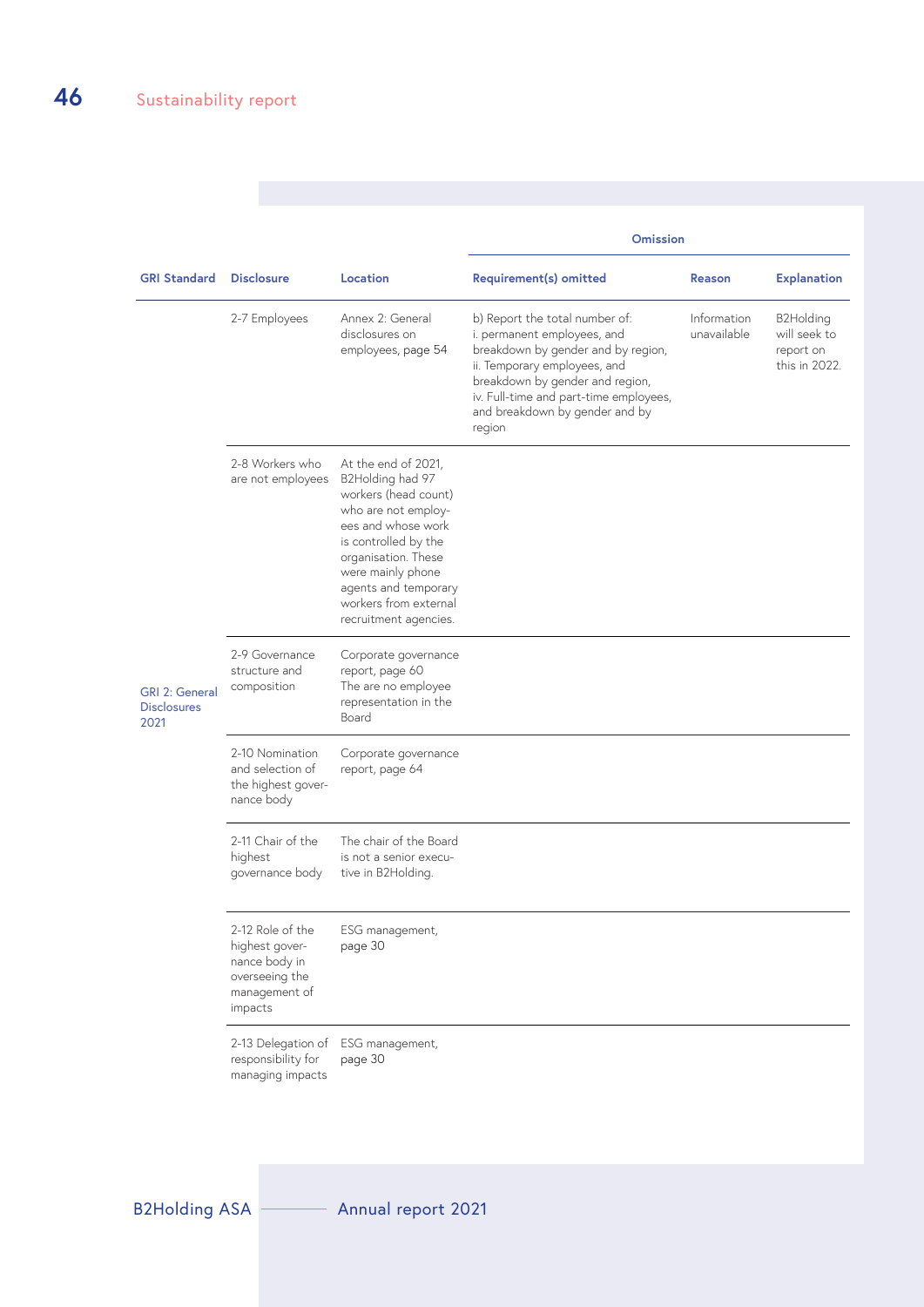| <b>GRI Standard</b>                              | <b>Disclosure</b>                                                       | Location                                                                                                                                                                                                                                                                                                                                                                                                                   |
|--------------------------------------------------|-------------------------------------------------------------------------|----------------------------------------------------------------------------------------------------------------------------------------------------------------------------------------------------------------------------------------------------------------------------------------------------------------------------------------------------------------------------------------------------------------------------|
|                                                  | 2-14 Role of the highest governance<br>body in sustainability reporting | The ESG strategy plan, as well as materiality review. ESG strategy<br>goals are presented to the Board and approved by them.                                                                                                                                                                                                                                                                                               |
|                                                  | 2-15 Conflicts of interest                                              | www.b2holding.no/About/Code-of-Conduct                                                                                                                                                                                                                                                                                                                                                                                     |
|                                                  | 2-16 Communication of critical<br>concerns                              | Annual review and risk management.<br>The Management reported issues related to operation, collection/<br>recovery issues, organisation, risk factors, sustianability issues,<br>liquidity issues, financial performance, status of projects, governance<br>issues, compliance issues, investments with purchase price exceeding<br>EUR 20 mill, effects on the pandemic - No issues with a risk described<br>as critical. |
|                                                  | 2-17 Collective knowledge of the<br>highest governance body             | B2Holding has introduced quarterly updates in any legislation change<br>affecting the company on ESG and strategy implementation.                                                                                                                                                                                                                                                                                          |
|                                                  | 2-18 Evaluation of the performance<br>of the highest governance body    | Sustainability report, page 30-32                                                                                                                                                                                                                                                                                                                                                                                          |
|                                                  | 2-19 Remuneration policies                                              | Instructions for the Remuneration Committee (b2holding.no)                                                                                                                                                                                                                                                                                                                                                                 |
| <b>GRI 2: General</b><br><b>Disclosures 2021</b> | 2-20 Process to determine<br>remuneration                               | Instructions for the Remuneration Committee (b2holding.no)                                                                                                                                                                                                                                                                                                                                                                 |
|                                                  | 2-21 Annual total compensation<br>ratio                                 | Average gross annual base pay of local entity CEOs are 3.96 times the<br>average gross annual base pay for B2Holding in total. The Compen-<br>sation & Benefits study conducted in 2021 showcase only a snapshot<br>based on information reported at that specific time. B2Holding does<br>not have an historical overview of these numbers.                                                                               |
|                                                  | 2-22 Statement on sustainable<br>development strategy                   | Sustainability CEO statement, page 27                                                                                                                                                                                                                                                                                                                                                                                      |
|                                                  | 2-24 Embedding policy<br>commitments                                    | Sustainability report, page 30-31 and 40-41                                                                                                                                                                                                                                                                                                                                                                                |
|                                                  | 2-25 Processes to remediate<br>negative impacts                         | B2Holding has in 2021 developed a significant number of policies<br>and statements that are related to sustainability topics. Over 2022,<br>processes to remedy any negative impact will be developed.                                                                                                                                                                                                                     |
|                                                  | 2-26 Mechanisms for seeking<br>advice and raising concerns              | Transparent and effective management of ESG, page 40                                                                                                                                                                                                                                                                                                                                                                       |
|                                                  | 2-27 Compliance with laws<br>and regulations                            | B2Holding has not received any fines, nor sanctions of instances of<br>non-compliance with laws and regulations                                                                                                                                                                                                                                                                                                            |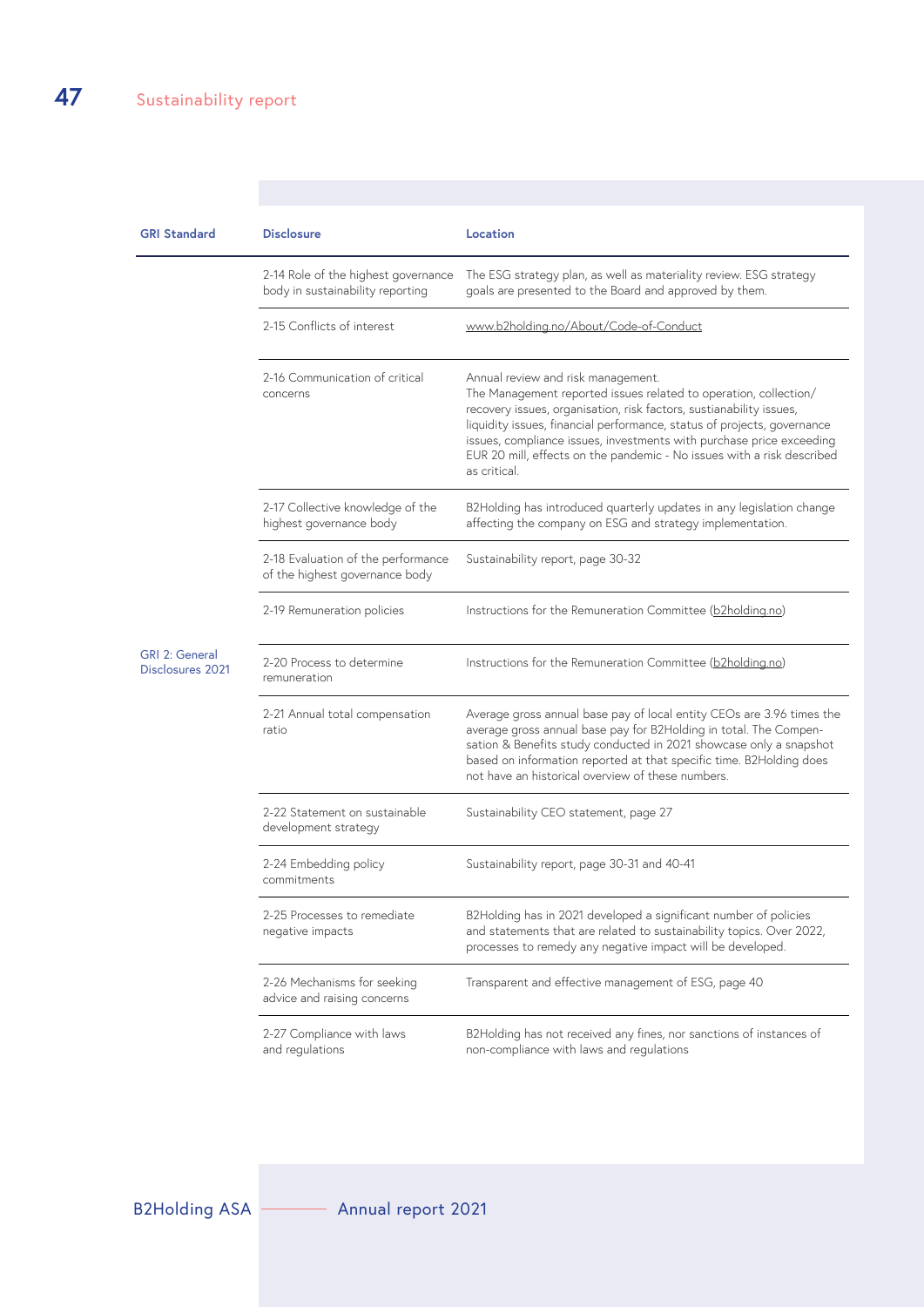| <b>GRI Standard</b>                       | <b>Disclosure</b>                                               | Location                                                                                                                                                                                                                                                                                                                                          |  |
|-------------------------------------------|-----------------------------------------------------------------|---------------------------------------------------------------------------------------------------------------------------------------------------------------------------------------------------------------------------------------------------------------------------------------------------------------------------------------------------|--|
|                                           | 2-28 Membership associations                                    | Annex 3: Membership Associations, page 57                                                                                                                                                                                                                                                                                                         |  |
| GRI 2: General<br><b>Disclosures 2021</b> | 2-29 Approach to stakeholder<br>engagement                      | Transparent and effective management of ESG, page 40<br>ESG management, page 30<br>Annex 4: Stakeholder engagement, page 58                                                                                                                                                                                                                       |  |
|                                           | 2-30 Collective bargaining<br>agreements                        | 31.4 % of B2Holding's employees are covered by a collective bargain-<br>ing agreement (CBA). Employees with no CBA are all covered by local<br>labour laws and regulations. The reasons for not being included in a<br>CBA are that it does not exists in the country, it is not compulsory or<br>the company is not large enough to be in a CBA. |  |
|                                           | 3-1 Process to determine<br>material topics                     | ESG management, page 30<br>Transparent and effective management of ESG, page 40                                                                                                                                                                                                                                                                   |  |
| <b>GRI 3: Material</b><br>Topics 2021     |                                                                 | B2Holding revised its materiality assessment in 2021 with an external<br>third party. B2Holding identified its potential and actual impacts,<br>and assessed the significance of these. The findings where calibrated<br>and validated in a workshop to conclude on a list of material topics.                                                    |  |
|                                           | 3-2 List of material topics                                     | ESG management, page 30                                                                                                                                                                                                                                                                                                                           |  |
|                                           | Fair treatment and satisfaction of debtors                      |                                                                                                                                                                                                                                                                                                                                                   |  |
| <b>GRI 3: Material</b><br>Topics 2021     | 3-3 Management of material topics                               | Fair treatment and satisfaction of debtors, page 37                                                                                                                                                                                                                                                                                               |  |
|                                           | 416-1 Assessment of the health<br>and safety impacts of product | Fair treatment and satisfaction of debtors, page 37                                                                                                                                                                                                                                                                                               |  |

|                                                       | and safety impacts of product<br>and service categories                                                   |                                                                                                                                                                                                                                                                                                                                                                                      |  |  |  |
|-------------------------------------------------------|-----------------------------------------------------------------------------------------------------------|--------------------------------------------------------------------------------------------------------------------------------------------------------------------------------------------------------------------------------------------------------------------------------------------------------------------------------------------------------------------------------------|--|--|--|
| GRI 416: Customer<br><b>Health and Safety</b><br>2016 | 416-2 Incidents of non-compliance<br>concerning the health and safety<br>impacts of products and services | B2Holding had 4,743 of incidents of non-compliance with voluntary<br>codes concerning the health and safety impacts of products and<br>services (internal quality standards). The nature of non-compliance<br>with voluntary codes are those related to internal collection quide-<br>lines that do not reach the quality of negotiations and/or solutions<br>provided to customers. |  |  |  |
| Cybersecurity and data privacy                        |                                                                                                           |                                                                                                                                                                                                                                                                                                                                                                                      |  |  |  |
| <b>GRI 3: Material</b><br>Topics 2021                 | 3-3 Management of material topics                                                                         | Cybersecurity and data privacy, page 42                                                                                                                                                                                                                                                                                                                                              |  |  |  |
| <b>GRI 418: Customer</b><br>Privacy 2016              | 418-1 Substantiated complaints<br>concerning breaches of customer<br>privacy and losses of customer data  | The Company has not received any subtantiated complaints as<br>defined above in the reporting period regarding breaches of costomer<br>privacy and lossess of customer data                                                                                                                                                                                                          |  |  |  |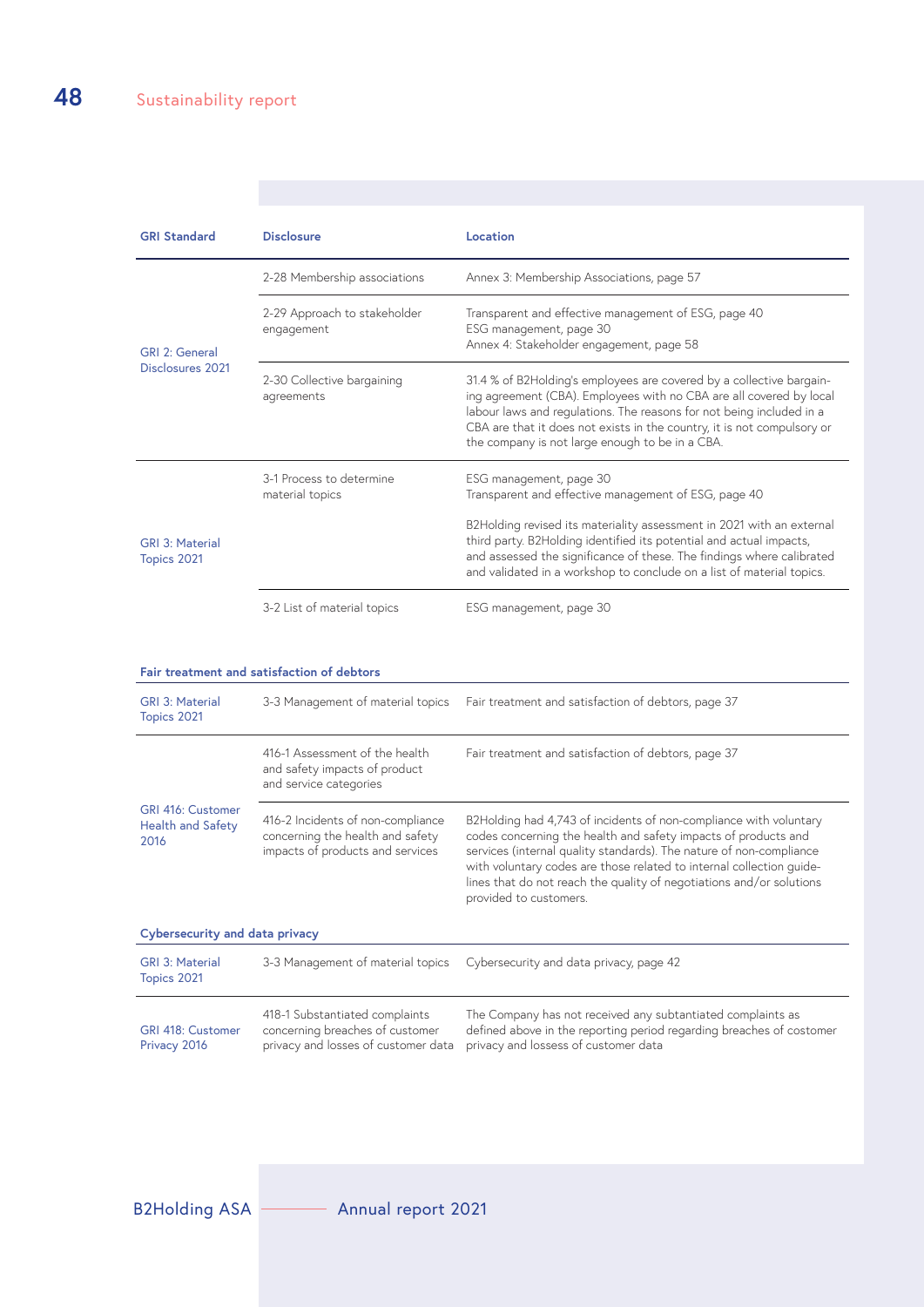|                                             |                                                                                                |                                                                                                                                                                                                                                                                                           | <b>Omission</b>                                                                                                                                                                                                                                                                                                                                                                                                                                                                                                                                                                                                                                                                                                  |                            |                                                         |
|---------------------------------------------|------------------------------------------------------------------------------------------------|-------------------------------------------------------------------------------------------------------------------------------------------------------------------------------------------------------------------------------------------------------------------------------------------|------------------------------------------------------------------------------------------------------------------------------------------------------------------------------------------------------------------------------------------------------------------------------------------------------------------------------------------------------------------------------------------------------------------------------------------------------------------------------------------------------------------------------------------------------------------------------------------------------------------------------------------------------------------------------------------------------------------|----------------------------|---------------------------------------------------------|
| <b>GRI Standard</b>                         | <b>Disclosure</b>                                                                              | Location                                                                                                                                                                                                                                                                                  | Requirement(s) omitted                                                                                                                                                                                                                                                                                                                                                                                                                                                                                                                                                                                                                                                                                           | Reason                     | <b>Explanation</b>                                      |
|                                             | Ethical behaviour and anti-corruption                                                          |                                                                                                                                                                                                                                                                                           |                                                                                                                                                                                                                                                                                                                                                                                                                                                                                                                                                                                                                                                                                                                  |                            |                                                         |
| <b>GRI 3: Material</b><br>Topics 2021       | 3-3 Management<br>of material topics                                                           | Transparent and<br>effective management<br>of ESG, page 40                                                                                                                                                                                                                                |                                                                                                                                                                                                                                                                                                                                                                                                                                                                                                                                                                                                                                                                                                                  |                            |                                                         |
|                                             | 205-1 Operations<br>assessed for<br>risks related to<br>corruption                             | Transparent and<br>effective management<br>of ESG, page 40                                                                                                                                                                                                                                | The total number and percentage of<br>operations assessed for risks related<br>to corruption                                                                                                                                                                                                                                                                                                                                                                                                                                                                                                                                                                                                                     | Information<br>unavailable | B2Holding<br>will seek to<br>report on<br>this in 2022. |
| <b>GRI 205: Anti-</b><br>corruption<br>2016 | 205-2 Communi-<br>cation and training<br>about anti-corrup-<br>tion policies and<br>procedures | Transparent and<br>effective management<br>of ESG, page 40<br>All employees (100<br>%) have received the<br>organisation's anti-<br>corruption policies<br>(Code of Conduct)<br>and procedures and<br>training. 205-2 b) & e)<br>Annex 2: General<br>disclosures on<br>employees, page 54 | a. Total number and percentage of<br>governance body members that the<br>organisation's anti-corruption policies<br>and procedures have been communi-<br>cated to, broken down by region.<br>c. Total number and percentage of<br>business partners that the organi-<br>zation's anti-corruption policies and<br>procedures have been communicated<br>to, broken down by type of business<br>partner and region. Describe if the<br>organisation's anti-corruption policies<br>and procedures have been com-<br>municated to any other persons or<br>organizations.<br>d. Total number and percentage of<br>governance body members that have<br>received training on anti-corruption,<br>broken down by region. | Information<br>unavailable | B2Holding<br>will seek to<br>report on<br>this in 2022. |
|                                             | 205-3 Confirmed<br>incidents of<br>corruption and<br>actions taken                             | Transparent and<br>effective management<br>of ESG, page 40                                                                                                                                                                                                                                |                                                                                                                                                                                                                                                                                                                                                                                                                                                                                                                                                                                                                                                                                                                  |                            |                                                         |

Zero incidents of corruption in 2021.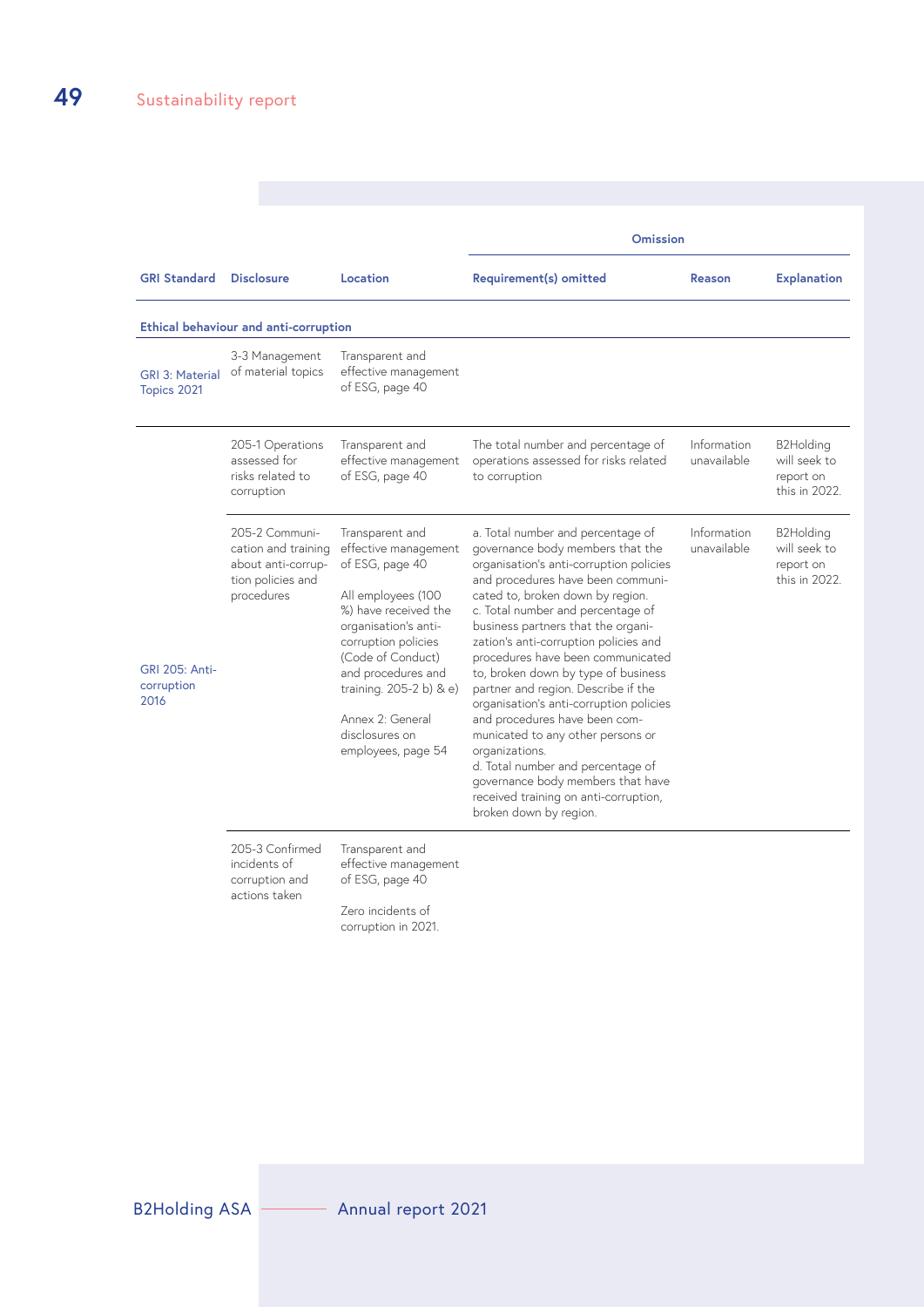|                                                             |                                                                                                             |                                                                                                                                                                                             | <b>Omission</b>                                                                                                                                                                      |                            |                                                                                                                                      |
|-------------------------------------------------------------|-------------------------------------------------------------------------------------------------------------|---------------------------------------------------------------------------------------------------------------------------------------------------------------------------------------------|--------------------------------------------------------------------------------------------------------------------------------------------------------------------------------------|----------------------------|--------------------------------------------------------------------------------------------------------------------------------------|
| <b>GRI Standard</b>                                         | <b>Disclosure</b>                                                                                           | Location                                                                                                                                                                                    | Requirement(s) omitted                                                                                                                                                               | Reason                     | <b>Explanation</b>                                                                                                                   |
| <b>Training and development</b>                             |                                                                                                             |                                                                                                                                                                                             |                                                                                                                                                                                      |                            |                                                                                                                                      |
| <b>GRI 3: Material</b><br>Topics 2021                       | 3-3 Management<br>of material topics                                                                        | Attractive and sustain-<br>able work environment,<br>page 37                                                                                                                                |                                                                                                                                                                                      |                            |                                                                                                                                      |
|                                                             | 404-1 Average<br>hours of train-<br>ing per year per<br>employee                                            | able work environment,<br>page 37<br>On average<br>10 hrs/employee<br>were performed.                                                                                                       | Attractive and sustain- a. Average hours of training that the<br>organization's employees have under-<br>taken during the reporting period by:<br>i. gender<br>ii. employee category | Information<br>unavailable | B2Holding<br>has provided<br>the total<br>number, and<br>will seek to<br>report by<br>gender and<br>employee<br>category in<br>2022. |
| <b>GRI 404:</b><br><b>Training and</b><br>Education<br>2016 | 404-2 Programs<br>for upgrading<br>employee skills<br>and transition<br>assistance<br>programs              | Attractive and sustain-<br>able work environment,<br>page 37                                                                                                                                |                                                                                                                                                                                      |                            |                                                                                                                                      |
|                                                             | 404-3 Percentage<br>of employees<br>receiving regular<br>performance and<br>career develop-<br>ment reviews | Attractive and sustain-<br>able work environment,<br>page 37<br>A total of 53.2 % of<br><b>B2Holding's employees</b><br>received regular per-<br>fomance and career<br>development reviews. | a. Percentage of total employees by<br>gender and by employee category<br>who received a regular performance<br>and career development review during<br>the reporting period.        | Information<br>unavailable | B2Holding<br>has provided<br>the total<br>number, and<br>will seek to<br>report by<br>gender and<br>employee<br>category in<br>2022. |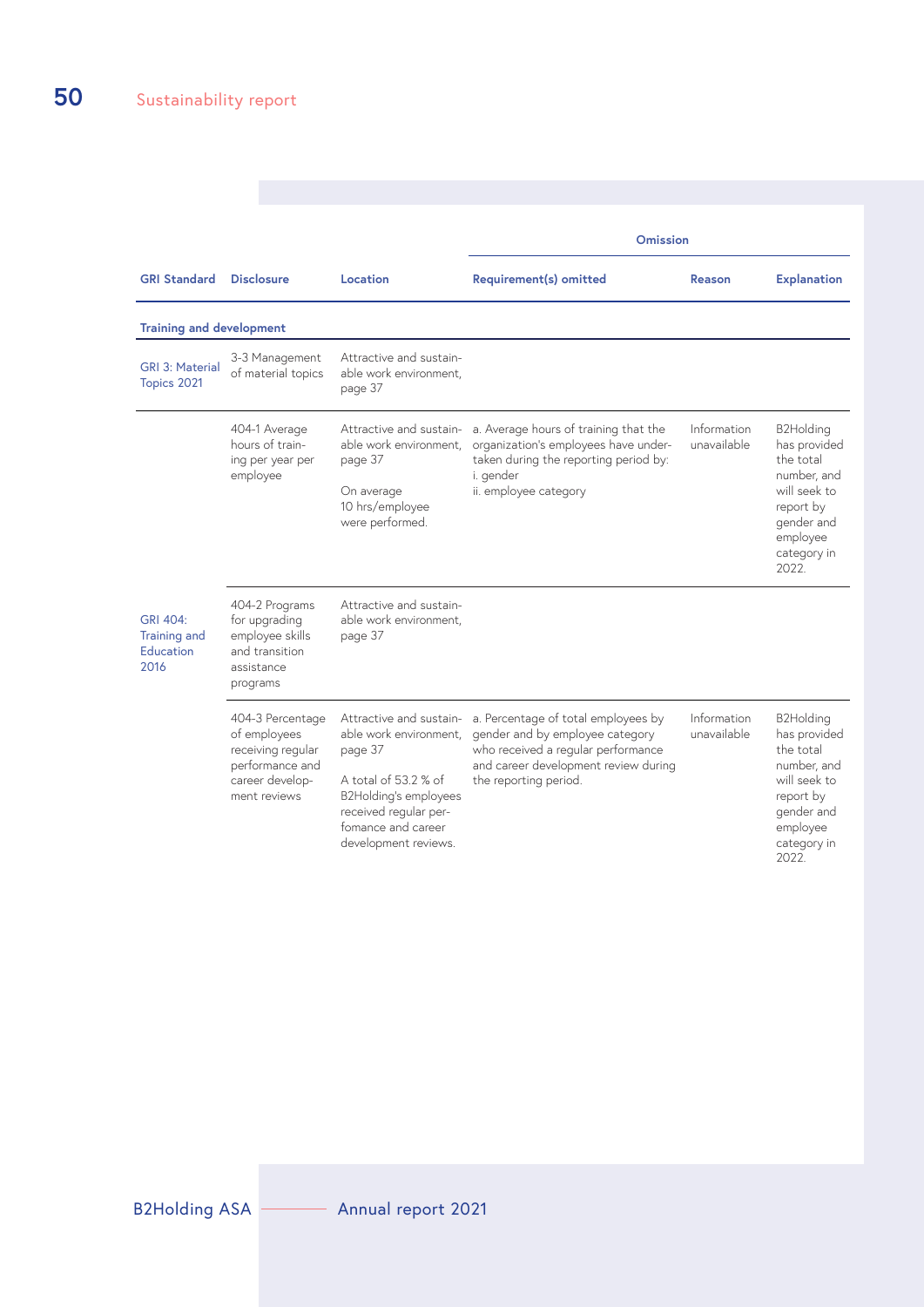|                                                       |                                                                                                                                                            |                                                                                                                                                                                                                                                                | <b>Omission</b>                                                                                                                                                                                                                                                                                                                                                                          |                            |                                                                                                                                                                                                                                     |
|-------------------------------------------------------|------------------------------------------------------------------------------------------------------------------------------------------------------------|----------------------------------------------------------------------------------------------------------------------------------------------------------------------------------------------------------------------------------------------------------------|------------------------------------------------------------------------------------------------------------------------------------------------------------------------------------------------------------------------------------------------------------------------------------------------------------------------------------------------------------------------------------------|----------------------------|-------------------------------------------------------------------------------------------------------------------------------------------------------------------------------------------------------------------------------------|
| <b>GRI Standard</b>                                   | <b>Disclosure</b>                                                                                                                                          | Location                                                                                                                                                                                                                                                       | Requirement(s) omitted                                                                                                                                                                                                                                                                                                                                                                   | Reason                     | <b>Explanation</b>                                                                                                                                                                                                                  |
|                                                       | Responsible acquisition of portfolio and partnerships                                                                                                      |                                                                                                                                                                                                                                                                |                                                                                                                                                                                                                                                                                                                                                                                          |                            |                                                                                                                                                                                                                                     |
| Topics 2021                                           | GRI 3: Material 3-3 Management<br>of material topics                                                                                                       | Responsibility in the<br>value chain, page 42                                                                                                                                                                                                                  |                                                                                                                                                                                                                                                                                                                                                                                          |                            |                                                                                                                                                                                                                                     |
| Custom                                                | Significant invest-<br>ment agreements<br>and contracts that<br>include environ-<br>mental clauses or<br>that underwent<br>environmental<br>screning       |                                                                                                                                                                                                                                                                | a. Total number and percentage of<br>significant investment agreements and<br>contracts that include environmental<br>clauses or that underwent human<br>rights screening.<br>b. The definition used for 'significant<br>investment agreements'.                                                                                                                                         | Information<br>unavailable | B2Holding<br>is planning<br>to include<br>environmen-<br>tal clauses<br>in contracts<br>and carry<br>out environ-<br>mental<br>screening as<br>part of their<br>acquisition<br>procedures,<br>and report<br>accordingly<br>in 2022. |
| <b>GRI 412:</b><br>Human rights<br>assessment<br>2016 | 412-3 Signifi-<br>cant investment<br>agreements and<br>contracts that<br>include human<br>rights clauses or<br>that underwent<br>human rights<br>screening | Responsible acquisi-<br>tion of portfolios and<br>partnerships, page 42<br>At least 74 % of<br>significant investment<br>agreements under-<br>went or include human<br>rights clauses. It is in<br>relation to the Groups<br>main activity as NPL<br>investor. |                                                                                                                                                                                                                                                                                                                                                                                          |                            |                                                                                                                                                                                                                                     |
| Human rights                                          |                                                                                                                                                            |                                                                                                                                                                                                                                                                |                                                                                                                                                                                                                                                                                                                                                                                          |                            |                                                                                                                                                                                                                                     |
| Topics 2021                                           | GRI 3: Material 3-3 Management<br>of material topics                                                                                                       | Responsibility in<br>the value chain,<br>page 42                                                                                                                                                                                                               |                                                                                                                                                                                                                                                                                                                                                                                          |                            |                                                                                                                                                                                                                                     |
| <b>GRI 412:</b><br>Human rights<br>assessment<br>2016 | 412-2 Employee<br>training on human<br>rights policies or<br>procedures                                                                                    |                                                                                                                                                                                                                                                                | a. Total number of hours in the re-<br>porting period devoted to training on<br>human rights policies or procedures<br>concerning aspects of human rights<br>that are relevant to operations.<br>b. Percentage of employees trained<br>during the reporting period in human<br>rights policies or procedures concern-<br>ing aspects of human rights that are<br>relevant to operations. | Information<br>unavailable | B2Holding<br>will seek to<br>report on<br>this in 2022.                                                                                                                                                                             |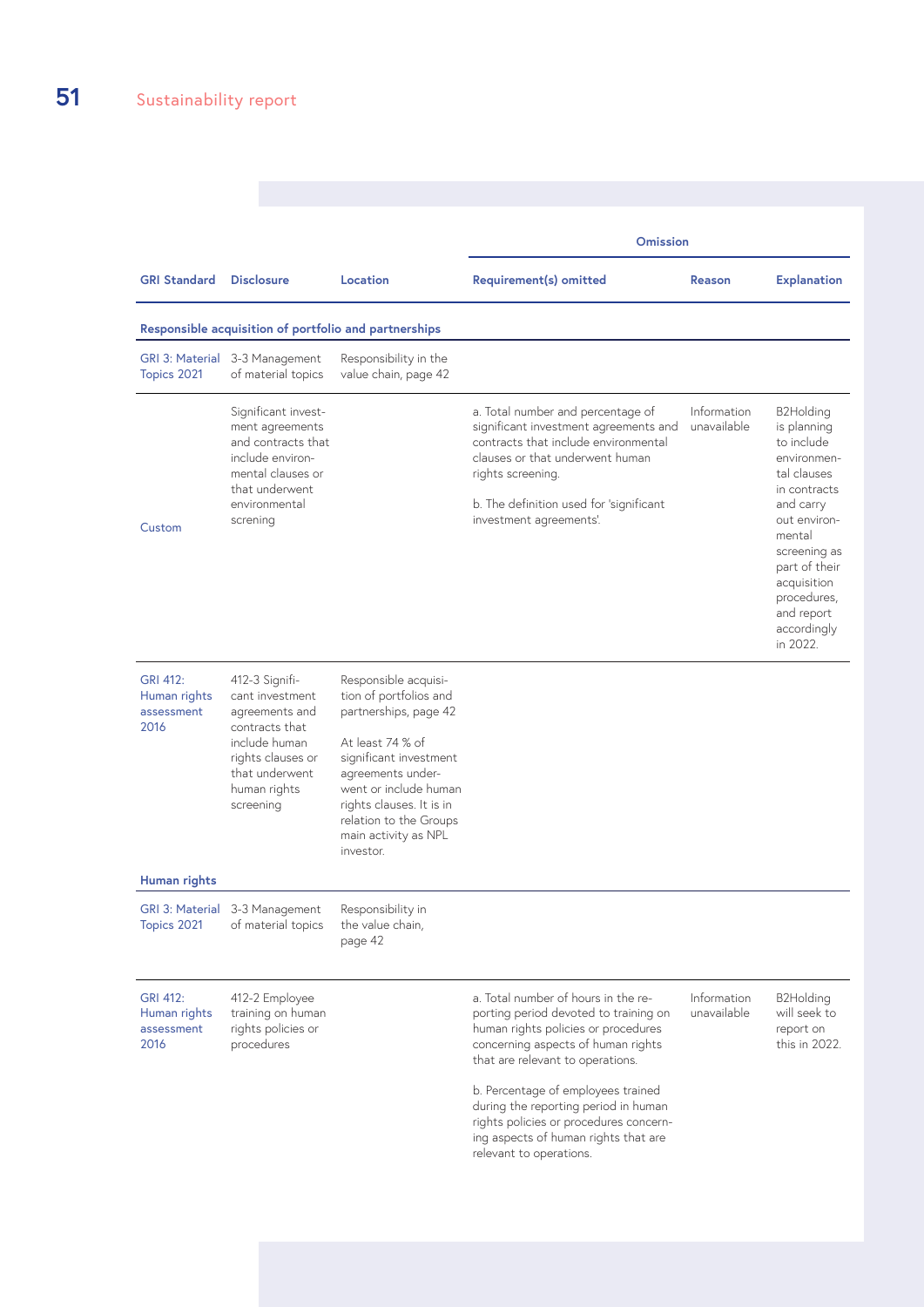|                                                                  |                                                                       |                                                                                                                             | <b>Omission</b>                                                                                                                                                                                                  |                            |                                                                                                                                                                                                                |  |  |
|------------------------------------------------------------------|-----------------------------------------------------------------------|-----------------------------------------------------------------------------------------------------------------------------|------------------------------------------------------------------------------------------------------------------------------------------------------------------------------------------------------------------|----------------------------|----------------------------------------------------------------------------------------------------------------------------------------------------------------------------------------------------------------|--|--|
| <b>GRI Standard</b>                                              | <b>Disclosure</b>                                                     | Location                                                                                                                    | Requirement(s) omitted                                                                                                                                                                                           | Reason                     | <b>Explanation</b>                                                                                                                                                                                             |  |  |
| Diversity and inclusion                                          |                                                                       |                                                                                                                             |                                                                                                                                                                                                                  |                            |                                                                                                                                                                                                                |  |  |
| Topics 2021                                                      | GRI 3: Material 3-3 Management<br>of material topics                  | Attractive and sustain-<br>able work environment,<br>page 37                                                                |                                                                                                                                                                                                                  |                            |                                                                                                                                                                                                                |  |  |
|                                                                  | 405-1 Diversity of<br>qovernance bod-<br>ies and employees            | Attractive and sustain-<br>able work environment.<br>page 37<br>The board of directors<br>have three women and<br>four men. | b. Percentage of employees per<br>employee category in each of the<br>following diversity categories:<br>ii. Age group: under 30 years old,<br>30-50 years old, over 50 years old                                | Information<br>unavailable | B2Holding<br>will seek to<br>report on<br>this in 2022.                                                                                                                                                        |  |  |
| GRI 405:<br><b>Diversity</b><br>and Equal<br>Opportunity<br>2016 | 405-2 Ratio of<br>basic salary and<br>remuneration of<br>women to men | Attractive and sustain-<br>able work environment,<br>page 37                                                                | a. Ratio of the basic salary and<br>remuneration of women to men for<br>each employee category, by significant<br>locations of operation.<br>b. The definition used for 'significant<br>locations of operation'. | Information<br>unavailable | B2Holding<br>has reported<br>total ratio of<br>basic salary<br>of man an<br>women, and<br>will seek<br>to report<br>for each<br>emplyee<br>category by<br>significanct<br>location of<br>operation in<br>2022. |  |  |

GRI 406: Non-discrimi406-1 Incidents of discrimination and

nation 2016 corrective actions of discrimination taken reported in 2021. There where no reported incidents

B2Holding ASA **Annual report 2021**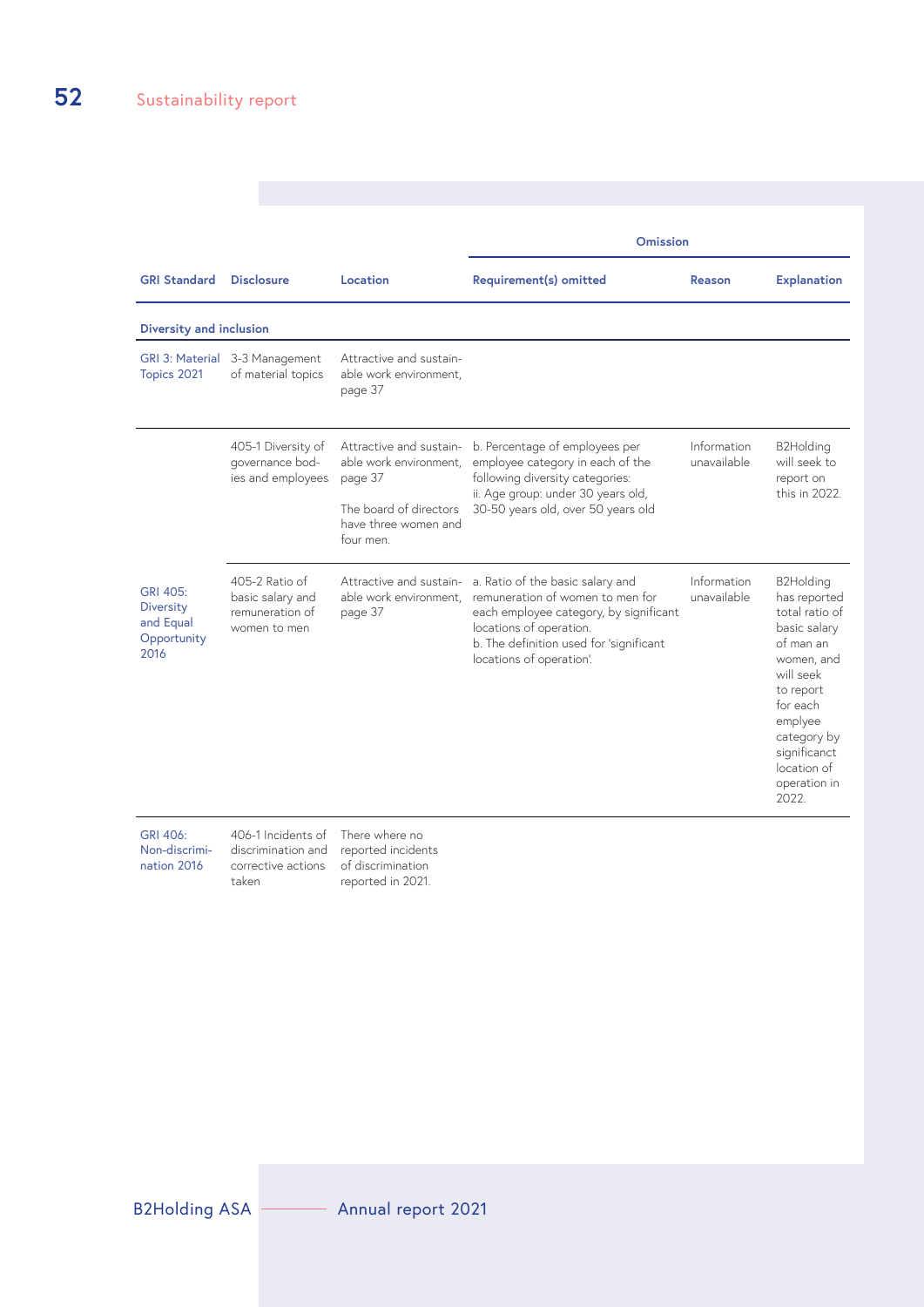|                                                              |                                                            |                                                                                                                                                                                                              | <b>Omission</b>                                                                                                                                                                                                                                                                                        |                                  |                                                                                                                                        |
|--------------------------------------------------------------|------------------------------------------------------------|--------------------------------------------------------------------------------------------------------------------------------------------------------------------------------------------------------------|--------------------------------------------------------------------------------------------------------------------------------------------------------------------------------------------------------------------------------------------------------------------------------------------------------|----------------------------------|----------------------------------------------------------------------------------------------------------------------------------------|
| <b>GRI Standard</b>                                          | <b>Disclosure</b>                                          | Location                                                                                                                                                                                                     | <b>Requirement(s) omitted</b>                                                                                                                                                                                                                                                                          | Reason                           | <b>Explanation</b>                                                                                                                     |
|                                                              | <b>Employee health and wellbeing</b>                       |                                                                                                                                                                                                              |                                                                                                                                                                                                                                                                                                        |                                  |                                                                                                                                        |
| Topics 2021                                                  | GRI 3: Material 3-3 Management<br>of material topics       | Attractive and sustain-<br>able work environ-<br>ment, page 37                                                                                                                                               |                                                                                                                                                                                                                                                                                                        |                                  |                                                                                                                                        |
| <b>GRI 401:</b><br>Employment<br>2016                        | 401-1 New<br>employee hires<br>and employee<br>turnover    | Annex 2: General<br>disclosures on<br>employees, page 54                                                                                                                                                     | a. Rate of new employee hires during<br>the reporting period by region.<br>b. Rate of employee turnover during<br>the reporting period, by age group and<br>gender.                                                                                                                                    | Information<br>unavailable       | B2Holding<br>will seek to<br>report rate<br>on hires and<br>turnover by<br>region, age<br>group and<br>gender in<br>2022.              |
|                                                              | 403-6 Promotion<br>of worker health                        |                                                                                                                                                                                                              | a. An explanation of how the organi-<br>zation facilitates workers' access to<br>non-occupational medical and health-<br>care services, and the scope of access<br>provided.                                                                                                                           | Information<br>unavailable       | B2Holding<br>will seek to<br>report on<br>this in 2022.                                                                                |
| <b>GRI 403:</b><br>Occupational<br>Health and<br>Safety 2018 |                                                            |                                                                                                                                                                                                              | b. A description of any voluntary<br>health promotion services and pro-<br>grams offered to workers to address<br>major non-work-related health risks,<br>including the specific health risks<br>addressed, and how the organization<br>facilitates workers' access to these<br>services and programs. |                                  |                                                                                                                                        |
|                                                              | 403-10 Work-<br>related ill health                         | i) No fatalities re-<br>ported as a result of<br>work-related ill health,<br>page 38<br>ii) Nine cases record-<br>able work-related ill<br>health, mainly as "in<br>itinere" accidents on<br>the way to work | b. A description of any voluntary<br>health promotion services and pro-<br>grams offered to workers to address<br>major non-work-related health risks,<br>including the specific health risks<br>addressed, and how the organization<br>facilitates workers' access to these<br>services and programs. | Confidentiali-<br>ty constraints | The main<br>types of<br>work-related<br>ill health are<br>not reported<br>due to<br>employees'<br>and workers'<br>right to<br>privacy. |
| Climate change                                               |                                                            |                                                                                                                                                                                                              |                                                                                                                                                                                                                                                                                                        |                                  |                                                                                                                                        |
| Topics 2021                                                  | GRI 3: Material 3-3 Management<br>of material topics       | Climate change,<br>page 43-44                                                                                                                                                                                |                                                                                                                                                                                                                                                                                                        |                                  |                                                                                                                                        |
| GRI 305:<br><b>Emissions</b><br>2016                         | 305-1 Direct<br>(Scope 1) GHG<br>emissions                 | Climate change,<br>page 43-44                                                                                                                                                                                |                                                                                                                                                                                                                                                                                                        |                                  |                                                                                                                                        |
|                                                              | 305-2 Energy<br>indirect (Scope 2)<br><b>GHG</b> emissions | Climate change,<br>page 43-44                                                                                                                                                                                |                                                                                                                                                                                                                                                                                                        |                                  |                                                                                                                                        |
|                                                              | <b>TCFD</b>                                                | Climate change,<br>page 43-44                                                                                                                                                                                |                                                                                                                                                                                                                                                                                                        |                                  |                                                                                                                                        |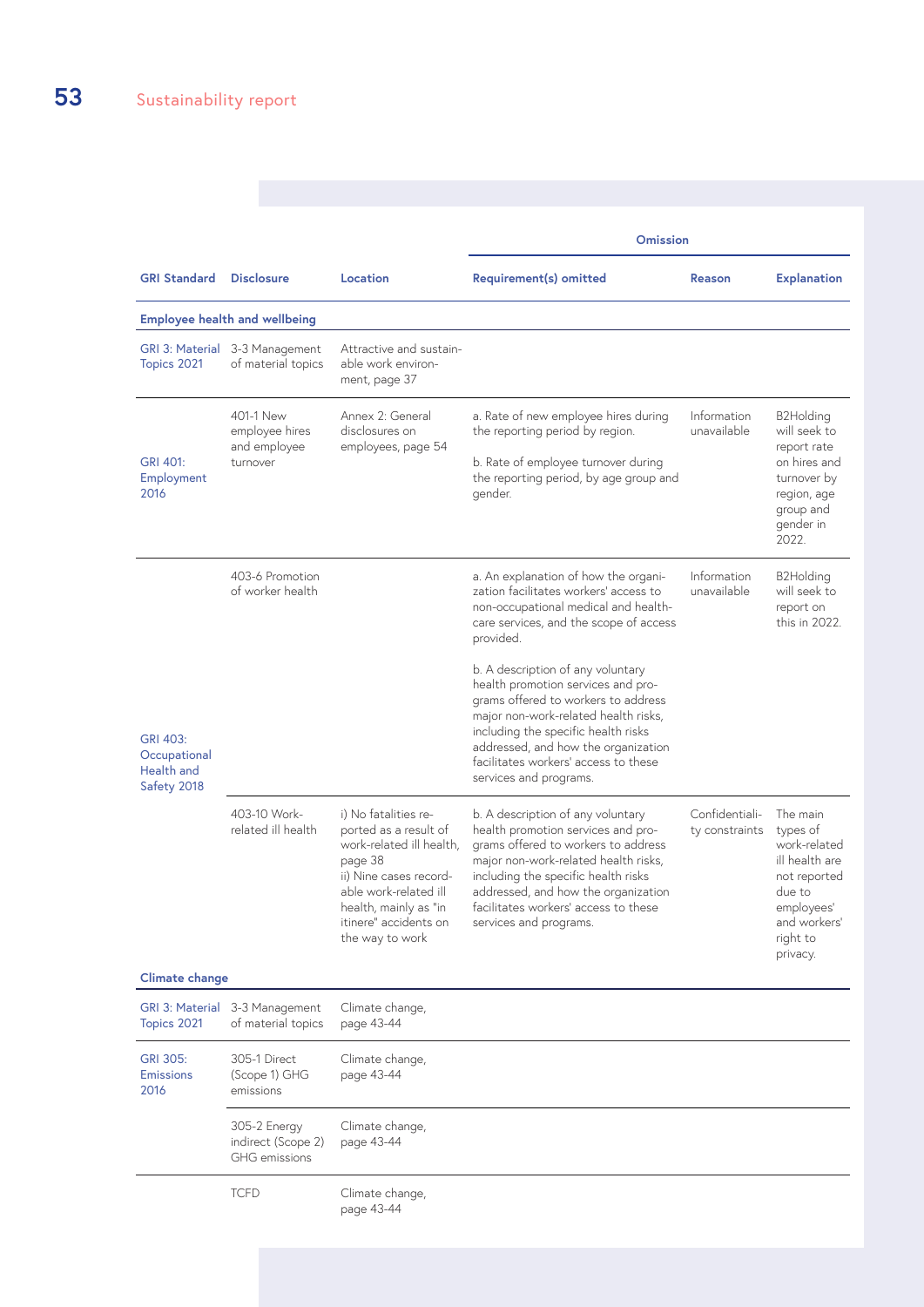### ANNEX 2: GENERAL DISCLOSURES ON EMPLOYEES

#### G2, 2-7

Reporting period: 01.01.2021 – 31.12.2021

#### By gender and region (head count)

| J J                  | Female                    | Male                     | <b>Total</b>     |
|----------------------|---------------------------|--------------------------|------------------|
| <b>B2Holding ASA</b> | $10$                      | $17\,$                   | $27\,$           |
| <b>Bosnia</b>        | $\overline{4}$            | $\sqrt{2}$               | $\boldsymbol{6}$ |
| <b>Bulgaria</b>      | 139                       | 66                       | 205              |
| Croatia              | 111                       | 54                       | 165              |
| Cyprus               | $19$                      | $11$                     | $30\,$           |
| Czech Rep            | $\mathbf{1}$              | $\mathbf{1}$             | $\sqrt{2}$       |
| Denmark              | 28                        | $\overline{\phantom{a}}$ | $35\,$           |
| Estonia              | $18\,$                    | 5                        | 23               |
| Finland              | 109                       | 38                       | 147              |
| France               | 62                        | 26                       | 88               |
| Greece               | 76                        | 62                       | 138              |
| Hungary              | 13                        | 3                        | $16\,$           |
| Italy                | $\,8\,$                   | 13                       | 21               |
| Latvia               | $67\,$                    | 34                       | 101              |
| Lithuania            | 35                        | $\overline{4}$           | 39               |
| Luxembourg           | $\, \varphi$              | $\overline{7}$           | $16$             |
| Montenegro           | $\ensuremath{\mathsf{1}}$ | $\frac{1}{2}$            | $\mathbf{1}$     |
| Norway               | $\mathfrak{Z}$            | 4                        | $\overline{7}$   |
| Poland               | 334                       | 181                      | 515              |
| Romania              | 155                       | 66                       | 221              |
| Serbia               | $\mathsf S$               | 4                        | $\, \varphi$     |
| Slovenia             | 15                        | $\mathsf 3$              | $18\,$           |
| Spain                | 240                       | 89                       | 329              |
| Sweden               | 31                        | 40                       | $71\,$           |
| <b>Total</b>         | 1493                      | 737                      | 2 2 3 0          |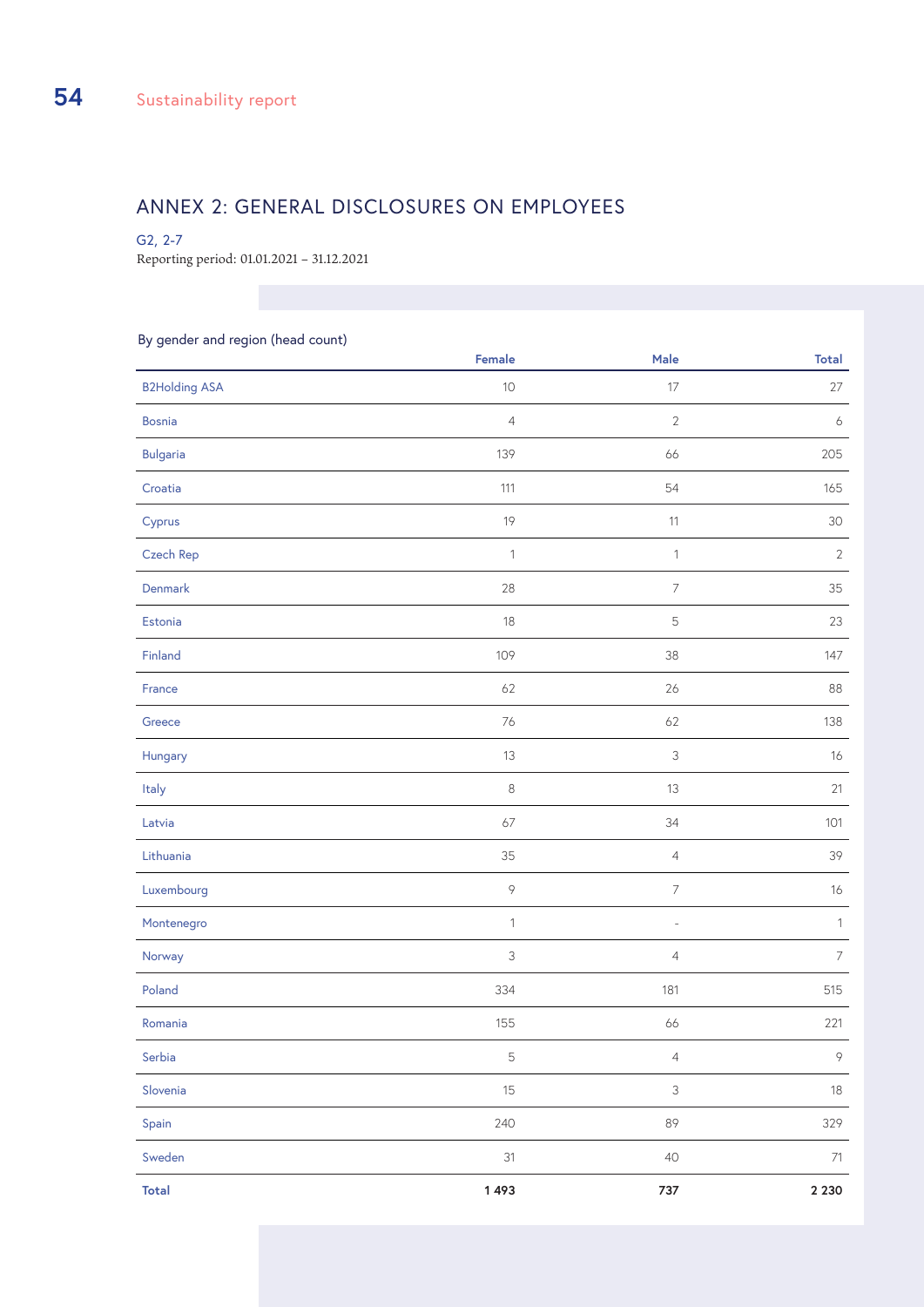#### G205-2 B) & D)

Reporting period: 01.01.2021 – 31.12.2021.

| By gender and region | Employees with anti-corruption policies | and procedures communicated | Employees with anti-corruption policies<br>and procedures training |               |                           |              |
|----------------------|-----------------------------------------|-----------------------------|--------------------------------------------------------------------|---------------|---------------------------|--------------|
|                      | <b>Female</b>                           | Male                        | <b>Total</b>                                                       | <b>Female</b> | Male                      | <b>Total</b> |
| <b>B2Holding ASA</b> | 10                                      | 17                          | 27                                                                 | 10            | 17                        | 27           |
| <b>Bosnia</b>        | $\overline{4}$                          | $\mathbf{2}$                | 6                                                                  | 4             | $\mathbf{2}$              | 6            |
| <b>Bulgaria</b>      | 139                                     | 66                          | 205                                                                | 139           | 66                        | 205          |
| Croatia              | 111                                     | 54                          | 165                                                                | 111           | 54                        | 165          |
| Cyprus               | 19                                      | 11                          | 30                                                                 | 19            | 11                        | 30           |
| Czech Rep            | 1                                       | $\mathbf{1}$                | 2                                                                  | $\mathbf 1$   | $\mathbf{1}$              | $\mathbf{2}$ |
| Denmark              | 28                                      | 7                           | 35                                                                 | 28            | $\overline{7}$            | 35           |
| Estonia              | 18                                      | $\mathbf 5$                 | 23                                                                 | 18            | 5                         | 23           |
| Finland              | 109                                     | 38                          | 147                                                                | 109           | 38                        | 147          |
| France               | 62                                      | 26                          | 88                                                                 | 62            | 26                        | 88           |
| Greece               | 76                                      | 62                          | 138                                                                | 76            | 62                        | 138          |
| Hungary              | 13                                      | 3                           | 16                                                                 | 13            | 3                         | 16           |
| Italy                | $\,8\,$                                 | 13                          | 21                                                                 | 8             | 13                        | 21           |
| Latvia               | 67                                      | 34                          | 101                                                                | 67            | 34                        | 101          |
| Lithuania            | 35                                      | $\sqrt{4}$                  | 39                                                                 | 35            | $\overline{4}$            | 39           |
| Luxembourg           | $\, \varphi$                            | 7                           | 16                                                                 | $\, \circ \,$ | 7                         | 16           |
| Montenegro           | 1                                       |                             | $\mathbf 1$                                                        | $\mathbf{1}$  |                           | $\mathbf{1}$ |
| Norway               | 3                                       | 4                           | 7                                                                  | 3             | 4                         | 7            |
| Poland               | 334                                     | 181                         | 515                                                                | 334           | 181                       | 515          |
| Romania              | 155                                     | 66                          | 221                                                                | 155           | 66                        | 221          |
| Serbia               | $\mathbf 5$                             | $\overline{4}$              | $\, \varphi$                                                       | $\mathbf 5$   | $\overline{4}$            | $\, \varphi$ |
| Slovenia             | 15                                      | $\ensuremath{\mathsf{3}}$   | 18                                                                 | 15            | $\ensuremath{\mathsf{3}}$ | 18           |
| Spain                | 240                                     | 89                          | 329                                                                | 240           | 89                        | 329          |
| Sweden               | 31                                      | $40\,$                      | $71\,$                                                             | 31            | 40                        | 71           |
| <b>Total</b>         | 1493                                    | 737                         | 2 2 3 0                                                            | 1493          | 737                       | 2 2 3 0      |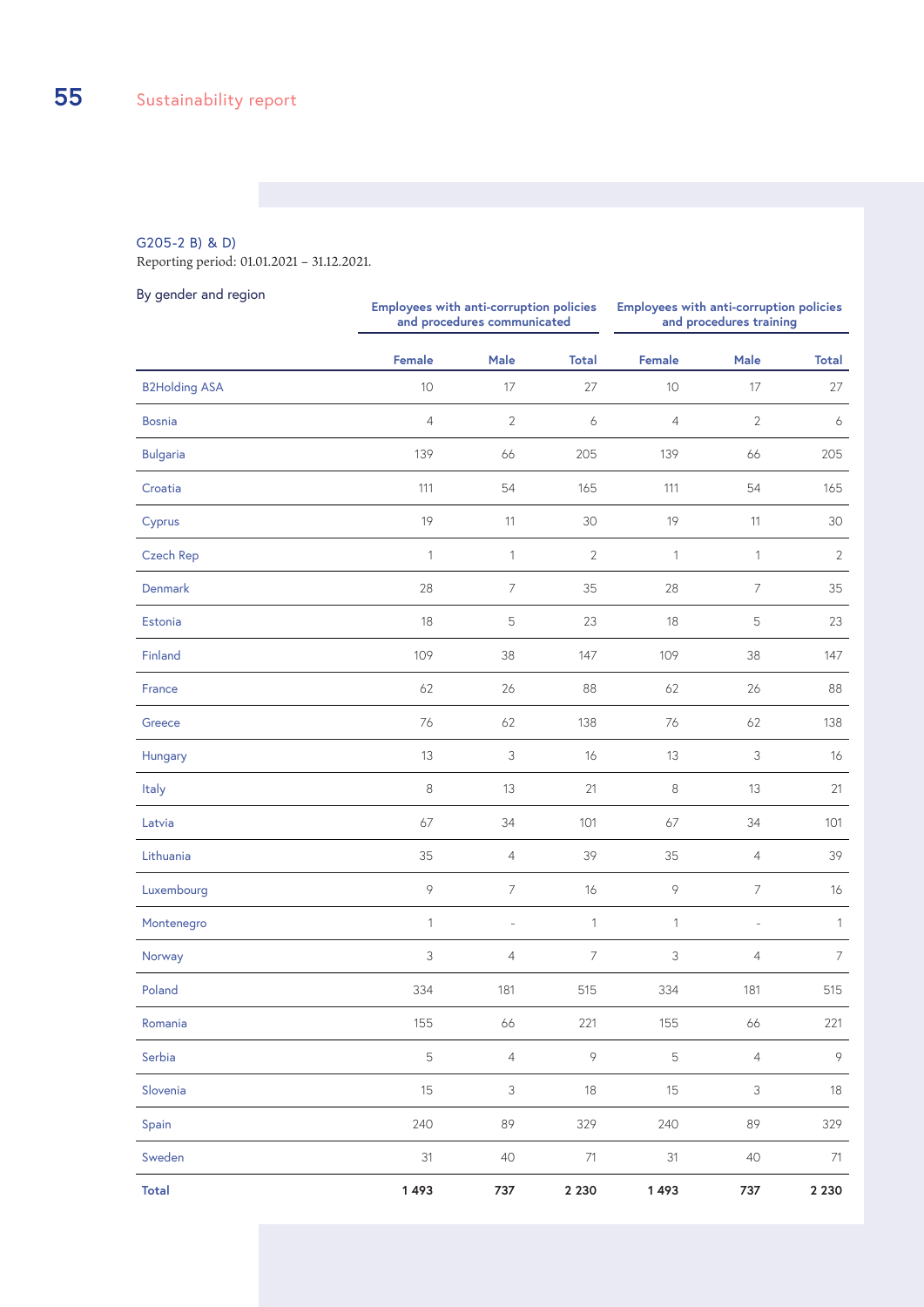#### G401-1

Reporting period: 01.01.2021 – 31.12.2021.

| By gender, region<br>and age range | People entering,<br>female | People entering,<br>male  | 50<br>People entering<br>by age group: <3 | People entering<br>by age group:  >50 | People entering<br>by age group: 30-50 | People leaving,<br>female | People leaving,<br>male | $\frac{30}{5}$<br>People leaving<br>by age group: < | 50 <sub>2</sub><br>People leaving<br>by age group: | People leaving<br>by age group:  30-50 |
|------------------------------------|----------------------------|---------------------------|-------------------------------------------|---------------------------------------|----------------------------------------|---------------------------|-------------------------|-----------------------------------------------------|----------------------------------------------------|----------------------------------------|
| <b>Bulgaria</b>                    | 27                         | 18                        | 14                                        | $\bigcirc$                            | 29                                     | 52                        | 20                      | 11                                                  | $\overline{4}$                                     | 57                                     |
| Croatia                            | 5                          | 3                         | $\bigcirc$                                | $\bigcirc$                            | $\,8\,$                                | 21                        | $10$                    | 11                                                  | 3                                                  | 17                                     |
| Cyprus                             | 19                         | 15                        | $\overline{4}$                            | 12                                    | 15                                     | $\bigcirc$                | $\mathbf{1}$            | $\mathbf{1}$                                        | $\bigcirc$                                         | $\bigcirc$                             |
| Czech Rep.                         | 1                          | $\circlearrowright$       | $\bigcirc$                                | $\bigcirc$                            | $\bigcirc$                             | $\bigcirc$                | $\bigcirc$              | $\bigcirc$                                          | $\circ$                                            | $\bigcirc$                             |
| Estonia                            | $\bigcirc$                 | $\mathbf{2}$              | $\mathbf{2}$                              | $\bigcirc$                            | $\bigcirc$                             | $\mathbf{1}$              | $\mathbf{1}$            | $\bigcirc$                                          | $\bigcirc$                                         | $\mathbf{2}$                           |
| Denmark                            | 1                          | $\bigcirc$                | $\overline{4}$                            | $\circ$                               | 1                                      | $\mathbf{2}$              | 6                       | 1                                                   | $\mathbf{1}$                                       | $\sqrt{2}$                             |
| Finland                            | 15                         | 1                         | 6                                         | $\mathbf{2}$                          | 8                                      | 7                         | $\overline{7}$          | $\overline{7}$                                      | $\circ$                                            | $\overline{\phantom{a}}$               |
| France                             | $\circ$                    | 10                        | 8                                         | $\mathbf{1}$                          | 10                                     | 9                         | 12                      | $\ensuremath{\mathsf{3}}$                           | $\overline{2}$                                     | 16                                     |
| Greece                             | 13                         | 21                        | $\, \varphi$                              | $\mathbf{2}$                          | 23                                     | 10                        | $\, \varphi$            | 1                                                   | $\circ$                                            | 19                                     |
| Hungary                            | 5                          | $\circ$                   | 3                                         | $\circlearrowright$                   | $\overline{2}$                         | 13                        | $\overline{4}$          | $\overline{4}$                                      | $\overline{4}$                                     | $\, \varphi$                           |
| Italy                              | $\sqrt{2}$                 | $\ensuremath{\mathsf{3}}$ | $\circ$                                   | $\circlearrowright$                   | 3                                      | 4                         | 11                      | $\circlearrowright$                                 | 1                                                  | 14                                     |
| Latvia                             | 117                        | 46                        | 48                                        | 15                                    | 99                                     | 14                        | 3                       | 12                                                  | $\circ$                                            | $\mathbf 5$                            |
| Lithuania                          | 1                          | $\circlearrowright$       | $\circ$                                   | $\circlearrowright$                   | $\mathbf{1}$                           | 3                         | $\circlearrowright$     | $\circlearrowright$                                 | $\mathbf{1}$                                       | $\sqrt{2}$                             |
| Luxembourg                         | $\circ$                    | $\circlearrowright$       | $\circ$                                   | $\circlearrowright$                   | $\circlearrowright$                    | $\overline{2}$            | $\circlearrowright$     | 1                                                   | $\circlearrowright$                                | $\mathbf{1}$                           |
| Norway                             | 1                          | 1                         | $\circ$                                   | 1                                     | 1                                      | $\mathbf{1}$              | $\sqrt{2}$              | $\mathbf{1}$                                        | 1                                                  | 1                                      |
| Poland                             | 34                         | 23                        | 27                                        | 3                                     | 27                                     | 50                        | 30                      | 36                                                  | 5                                                  | 39                                     |
| Romania                            | 20                         | 12                        | 16                                        | $\bigcirc$                            | 16                                     | 24                        | 21                      | 17                                                  | $\mathbb O$                                        | 28                                     |
| Serbia                             | $\bigcirc$                 | $\bigcirc$                | $\bigcirc$                                | $\bigcirc$                            | $\bigcirc$                             | $\overline{2}$            | $\mathbf{1}$            | $\mathbf{1}$                                        | $\circlearrowright$                                | $\overline{2}$                         |
| Slovenia                           | $\mathbf{1}$               | $\bigcirc$                | $\bigcirc$                                | $\bigcirc$                            | $\mathbf{1}$                           | $\boldsymbol{\delta}$     | $\bigcirc$              | $2\,$                                               | $\circlearrowright$                                | $\overline{4}$                         |
| Spain                              | 27                         | 19                        | 14                                        | 5                                     | 27                                     | 47                        | 53                      | 22                                                  | 19                                                 | 59                                     |
| Sweden                             | 12                         | $\,8\,$                   | 12                                        | $\bigcirc$                            | $\,8\,$                                | $\, \varphi$              | $\boldsymbol{\delta}$   | 9                                                   | $\mathbf{1}$                                       | 6                                      |
| <b>Total</b>                       | 310                        | 182                       | 167                                       | 41                                    | 279                                    | 277                       | 197                     | 140                                                 | 42                                                 | 290                                    |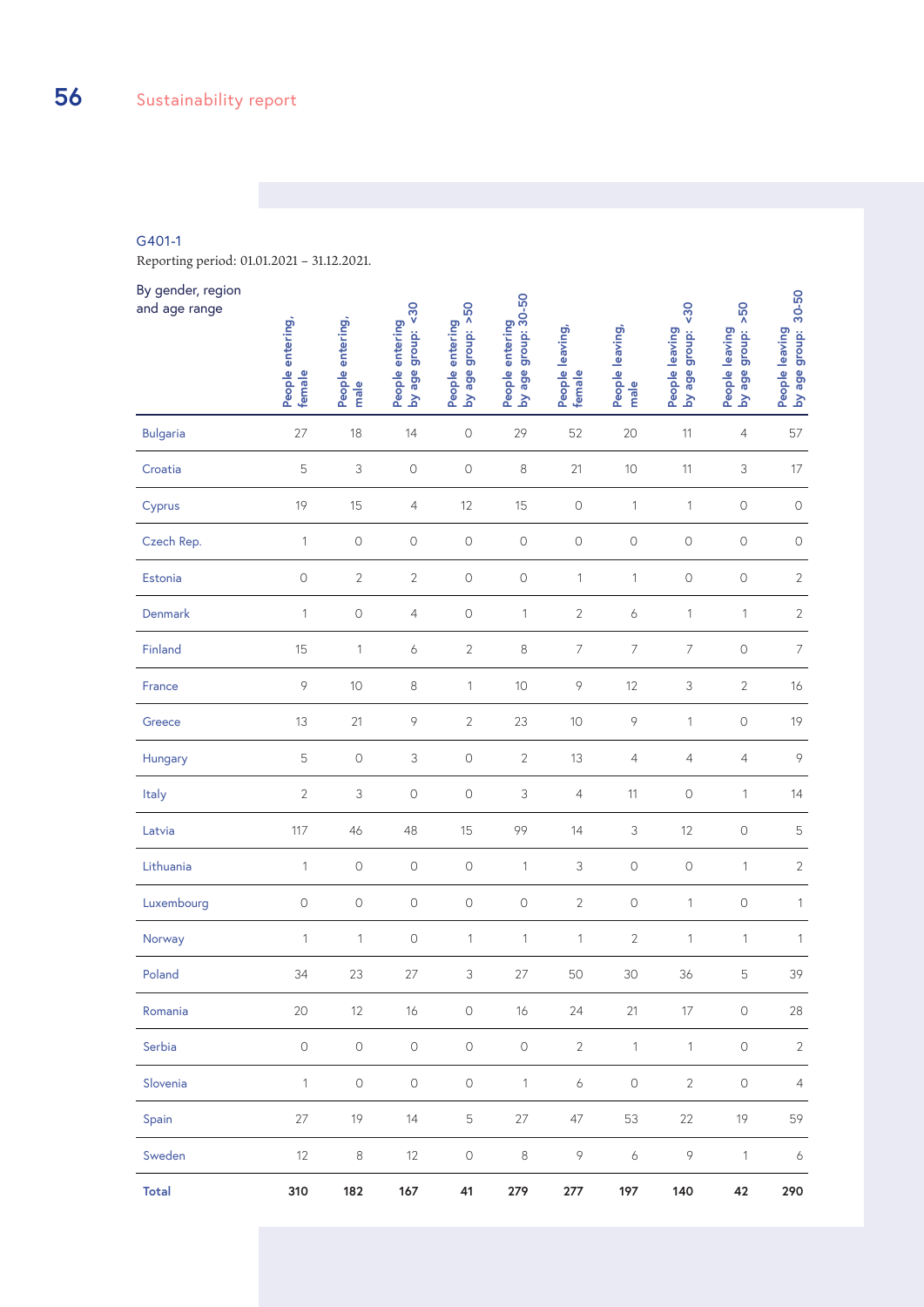### ANNEX 3: MEMBERSHIP ASSOCIATIONS

#### GRI 2, 2-28

Reporting period: 01.01.2021 – 31.12.2021

| 1  | Bulgarian Receivables Management Association                               |  |  |  |
|----|----------------------------------------------------------------------------|--|--|--|
| 2  | Bulgarian Chamber of Commerce and Industry Investment Council              |  |  |  |
| 3  | Danish Business Association                                                |  |  |  |
| 4  | <b>TCM Group</b>                                                           |  |  |  |
| 5  | Danish Debt Collection Association                                         |  |  |  |
| 6  | EK Confederation of Finnish Industries                                     |  |  |  |
| 7  | Service Sector Employers Palta                                             |  |  |  |
| 8  | SPL Suomen Perimistoimistojen liitto                                       |  |  |  |
| 9  | Business in Ostrobothnia and JCI Vaasan nuorkauppakamari                   |  |  |  |
| 10 | <b>FIGECI</b>                                                              |  |  |  |
| 11 | Confederation of Small and Medium-sized Enterprises                        |  |  |  |
| 12 | Hungarian association of debt managaers and business information providers |  |  |  |
| 13 | Unirec                                                                     |  |  |  |
| 14 | Confcommercio                                                              |  |  |  |
| 15 | The association of credit and collection professionals (ACA International) |  |  |  |
| 16 | Debt collectors' association of Latvia                                     |  |  |  |
| 17 | Latvian Chamber of Commerce and Industry (LCCI)                            |  |  |  |
| 18 | Creditreform International                                                 |  |  |  |
| 19 | The association of Credit Management companies                             |  |  |  |
| 20 | Virke AS                                                                   |  |  |  |
| 21 | <b>B2B</b> Arena                                                           |  |  |  |
| 22 | The trade association Aalesund                                             |  |  |  |
| 23 | Association of Financial Companies in Poland                               |  |  |  |
| 24 | Polish Confederation Lewiatan                                              |  |  |  |
| 25 | Association of Commercial Receivables Management ("AMCC")                  |  |  |  |
| 26 | <b>AKUPS</b>                                                               |  |  |  |
| 27 | Workers Commission - General Union of Workers                              |  |  |  |
| 28 | The West Sweden Chamber of Commerce                                        |  |  |  |
| 29 | The Swedish Credit Management Association                                  |  |  |  |
| 30 | Swedish Debt Collection Association                                        |  |  |  |
| 31 | Data Protection Forum                                                      |  |  |  |
|    |                                                                            |  |  |  |